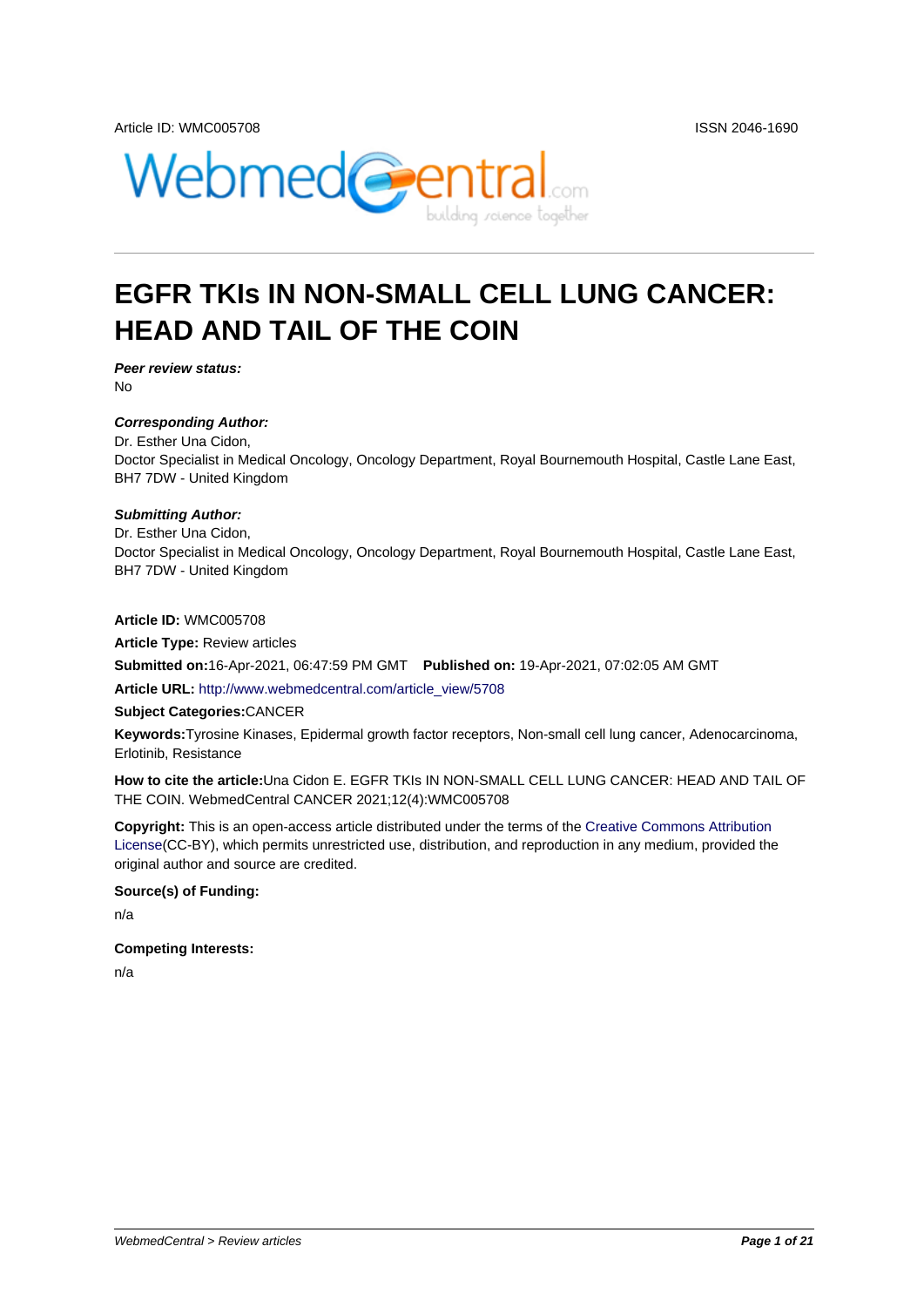# **EGFR TKIs IN NON-SMALL CELL LUNG CANCER: HEAD AND TAIL OF THE COIN**

**Author(s):** Una Cidon E

## Abstract

TKIs against the human EGFR have become standard of care for patients with advanced EGFR mutant NSCLC. But despite the initial good results with first generation EGFR TKIs, patients' cancers will progress after a median duration of response of around 12 months. And some patient will not even show response or only for a short time.

These are due to the development of resistance. Significant research has tried to understand the mechanism behind these two different types of resistance to be able to overcome it with the development of newer drugs. Different generations of TKIs are currently approved to use in routine clinical practice but further investigations need to be carried out to ascertain the best approach to this significant group of patients to be able to extend their cancer natural history with good quality of life.

This article will review the timeline of development of EGFR-TKIs and the mechanism behind the emerging resistance to be able to understand where are we know and where our efforts should be directed.

## Introduction

Primary lung cancer is the second most common malignancy and still the most frequent cause of cancer related deaths worldwide, being non-small cell lung cancer (NSCLC) the majority of them (around 80%–90%). [1,2]

The most frequent type of NSCLC is adenocarcinoma, accounting for around 40%. This is the most common type in smokers and non-smokers and both genders regardless their age [3]. Â

Unfortunately >50% of primary NSCLC present already with stage IV disease which continues to be incurable.

For many years, cytotoxic chemotherapy has been the only systemic treatment available aiming at improving survival by controlling disease related issues [4-6]. Â

Four large multicenter randomized clinical trials assessing different regimens of hemotherapy with platinums, came to the conclusion that no regimen was superior to another, obtaining a median overall survival (mOS) of about 8-10 months [7-10]; yet not ideal.

However, when bevacizumab, an anti-vascular endothelial growth factor (VEGF) monoclonal antibody, was added to the doublet chemotherapy regimen, better OS was reported (12.3 vs 10.3 months) [11].Â Â

In 2015, the American Society of Clinical Oncology guidelines recommended then a platinum based chemotherapy combination for patients with a performance status (PS) of 0 or 1, Â [12] and although cisplatin seemed to be slightly more effective than carboplatin, it produced  $\hat{A}$  more adverse events, therefore it was not advised for patients with a PS of 2 [13].

The addition of bevacizumab to carboplatin plus paclitaxel was recommended as long as no contraindicated.

Pemetrexed, another cytotoxic agent, had gradually become part of the systemic treatment for advanced non-squamous NSCLC based on its demonstrated activity as first-line, maintenance and second or third-line therapy for this group of NSCLC and it has been generally well tolerated [14].

But, despite all these results, chemotherapy based treatment $\hat{a} \in \text{TM}$ s benefits had plateaued, and thus more effective drugs were desperately needed.

Finding personalised treatments have become the dream in NSCLC with a double hope. First to improve OS with good control of cancer related events and second, but very important as well, to improve the tolerance profile of the new drugs or regimens by targeting cancer molecular drivers, minimising damage to healthy cells.

This dream became real following the success of imatinib, a BCR-ABL tyrosine kinase inhibitor (TKI) in chronic myeloid leukemia (CML) which was a therapeutic breakthrough.

BCR/ABL is an ideal target because this fusion protein is present in all CML cells but not in healthy cells. Thus, imatinib binds to BCR-ABL kinase domain and switches off the leukemogenesis pathway [15].

This prompted the search for key genetic alterations that stimulate proliferative signals in malignant cells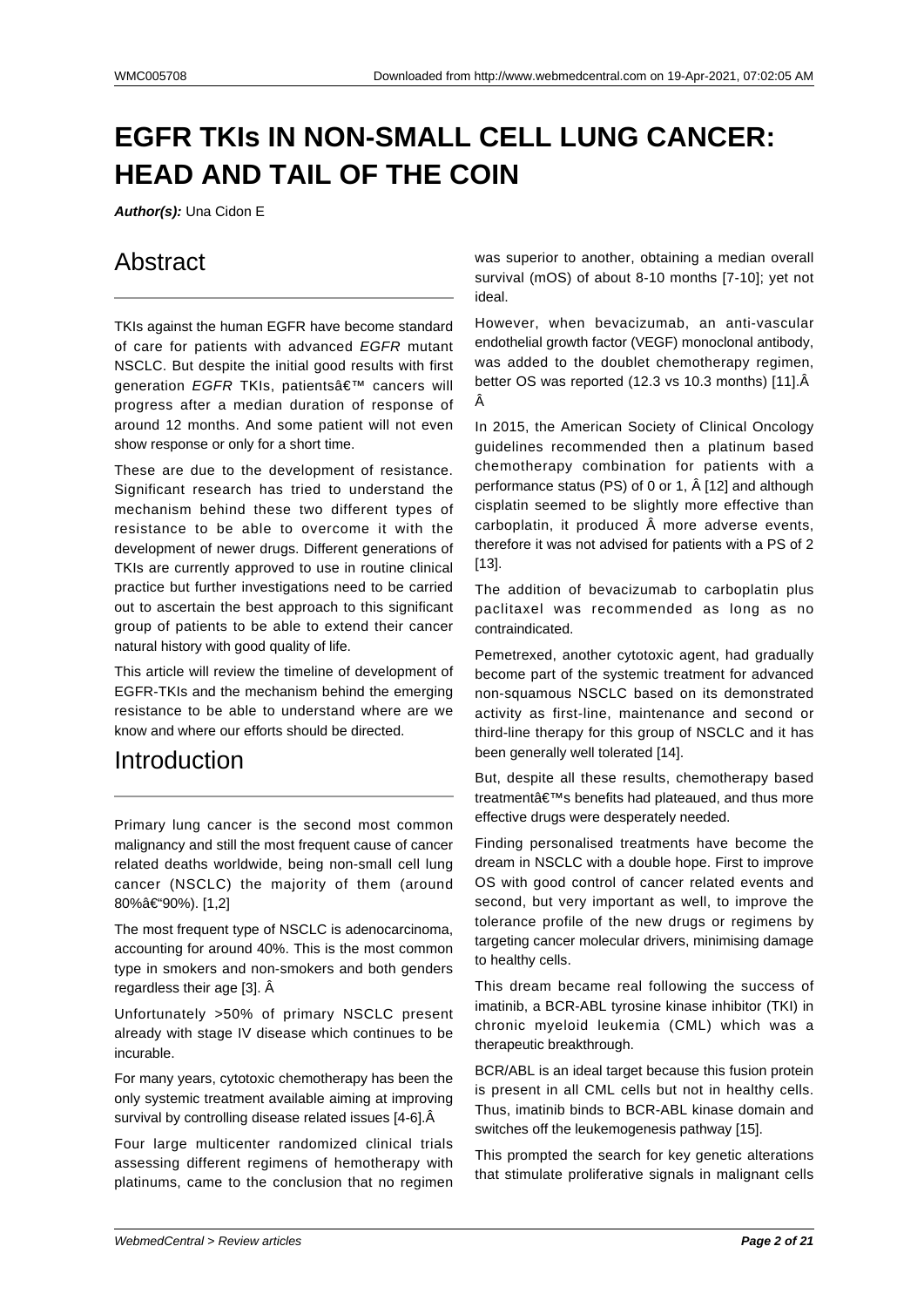and could be targeted by a treatment [16].

In NSCLC (mainly adenocarcinomas), molecular driver mutations have been found during the past decade and subsequently several specific targeted therapies have been developed. Â

This has turned around the landscape of therapies in NSCLC. The presence of molecular driver mutations in epidermal growth factor receptor (EGFR) is, among others, in the eye of the storm of the oncogenesis in NSCLC [17-19].

The fact is that several clinical trials have shown an improvement in progression free survival (PFS) with a first line EGFR TKI in comparison with standard chemotherapy when patients' tumours show positivity for EGFR mutations [20-25].

However, despite this initial boom of happiness, the reality shows that most patients will acquire drug resistance at some point, and some of them will not even respond at all or only for a very short period of time.

Thus further research is needed to ascertain the underlying causes for such resistances and to create either new agents or different strategies to overcome this issue and extend the treatment benefits for our patients.

This article will review these two aspects of the EGFR-TKIs (heads and tails) in NSCLC patients with metastatic disease. Â

## EGFR in NSCLC

EGFR belongs to the erbB family which includes several members (erbB1 or EGFR, erbB2 (HER-2), erbB3 and erbB4.

It holds an extracellular ligand binding domain, a transmembrane area and intracellular TK domain.

When a specific ligand attaches to it, EGFR suffers a configurational adjustment and phosphorylation of the intracellular part, leading to the activation of the downstream cascade of events that will eventually impact on cell growth and blockage of apoptosis [26].

DNA mutations as identified by polymerase chain reaction (PCR), can appear in extracellular or intracellular domains of the protein.

In NSCLC, some authors have reported that EGFR is overexpressed or mutated in intracellular areas in around 43-89% [27], while others have found that 25% of NSCLC had mutations in the EGFR TK domain, associated to EGFR overexpression in 75% of cases [28,29].

These activating mutations of EGFR are identified in the first four exons (18 through 21) of the TK domain and classified into three groups: group 1 incorporates the in-frame deletions in exon 19 (44%); group 2 (41%) includes single-nucleotide replacements in exon 21 (arginine is replaced by leucine at codon 858 (L858R) and group 3 (5%) with in-frame duplications or insertions in exon 20.

The first two groups are recognised as  $a \in \mathbb{C}$  classical mutations―, and are more frequent in females, never smokers, East Asians and adenocarcinomas [30]. In fact, those account for around 90% of all EGFR activating mutations. The presence of these will constitutively activate the signal transduction cascades in different pathways, guiding to cell proliferation and anti-apoptosis.

It is well documented that the presence of these activating mutations is linked to a response to EGFR TKIs, but unfortunately only in 70% of the patients [31,32].

The rest either do not respond or only get a benefit for a short time, generally  $<$  3 months, due to the presence of primary resistance.

This phenomenon creates the first tail of the coin of TKIs development. Â

Moreover, [33] patients treated with EGFR-TKIs with good initial response, will eventually show evidence of progressive disease (PD), linked to the appearance of resistance to these drugs, with a mPFS of about 9 to 13 months, being this the second tail in these agents development.

#### Â

First-generation EGFR TKIs  $a \in$ " the head of the coin Â

First-generation EGFR TKIs (gefitinib, erlotinib and icotinib) are drugs that will reversibly attach to the ATP-binding site of the EGFR TK domain and block the attachment of ATP to the TK domain, preventing phosphorylation of the EGFR and thus stopping cell growth and causing cell death [34].

Gefitinib and erlotinib, are globally approved for EGFR-mutant NSCLC while icotinib is only approved in China.

These agents have documented higher response rate (RR), PFS and quality of life when compared to standard platinum-based chemotherapy in patients whose tumours show an activating EGFRÂ mutation [20, 21, 23-25, 35-37].

In fact, as mentioned earlier in this review, EGFR activating mutations NSCLC tend to respond well to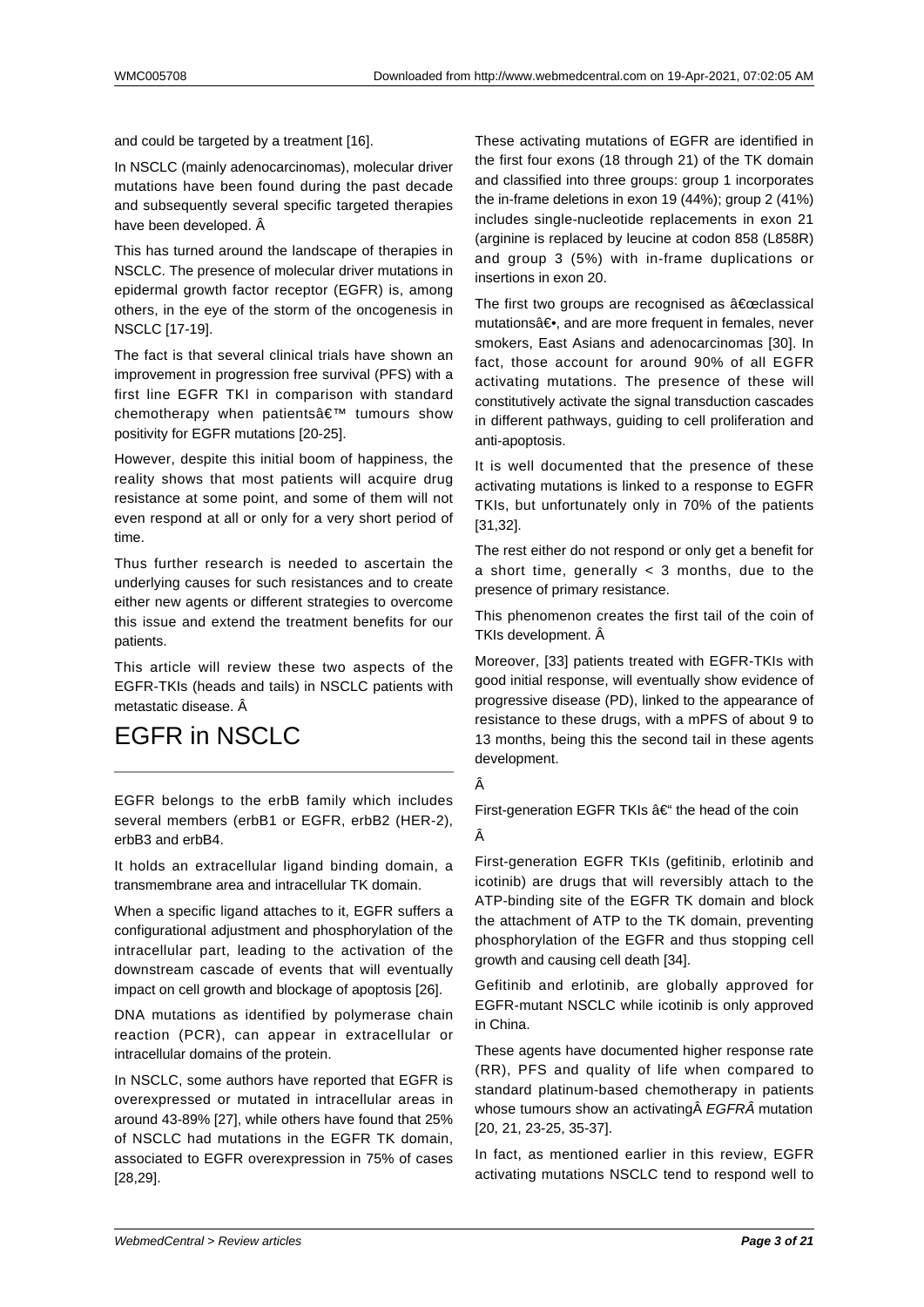TKIs, whereas those who carry wild-type (WT)Â EGFR and/or KRASÂ mutations will not respond [38-40].

Randomized phase III trials have shown that first-line EGFR TKIs have improved PFS in comparison to chemotherapy in advanced EGFR mutated NSCLC [20-25].

OS was not improved but this is probably related to the high crossover rate after PD was determined [20-25].

These findings led to the approval of these drugs as the standard of care for such patients.

#### **Gefitinib**

In initial clinical studies, gefitinib showed only some tumour responses (around 10-19%) in chemotherapy-refractory advanced NSCLC and when combined to chemotherapy, no further benefit was seen [41-44].

This drug received accelerated approval by the U.S. Food and Drug Administration (FDA) in May 2003 as monotherapy for advanced NSCLC after failure of both platinum-based and docetaxel chemotherapies [45]. ÂÂ

This was based on a RR of 15% as reported in two phase II clinical trials: the IRESSA Dose Evaluation in Advanced NSCLC (IDEAL)-1 and 2 [41,42].

However, in June 2005, FDA restricted its use to patients who were already on it showing a benefit or for those included in clinical trials with an Institutional Review Board approval before June 2005, being withdrawn later (April 2012) due to the negative results of three phase III trials (IBREESE, ISEL, and INTEREST) [45-47].

In 2004 the IRESSA NSCLC Trial Assessing Combination Treatment (INTACT-1 and 2) phase III clinical trials assessed the effect of gefitinib in first-line setting combined with chemotherapy [44,48]. Both studies were negative.

Once activating EGFR mutations were evidenced in 2004 [49-51] gefitinib was incorporated again to phase III trials, showing significant benefits. This finally led to its approval in 2015 for first-line of EGFR-mutant patients.

First line gefitinib vs carboplatin/paclitaxel was assessed in Asia [Iressa Pan-Asia Study (IPASS)] in a clinically selected population [35]. Results were superior for gefitinib especially when EGFR mutations were positive [35,52].

Moreover, two phase III Japanese trials (NEJ002 and WJTOG3405) [20,21,53] were carried out in NSCLC EGFR mutated, obtaining similar results.

IMPRESS is another phase 3 trial [54], assessing the benefits in PFS with the continuation of gefitinib/platinum based chemotherapy after PD, in comparison to placebo/chemotherapy. Results showed that the continuation with gefitinib does not prolong PFS, suggesting that chemotherapy would be the standard of care in that situation.

#### **Erlotinib**

The second EGFR-TKI first generation is erlotinib. This was initially approved by the FDA in November 2004 for metastatic NSCLC after failure of chemotherapy [55].

Later, the Sequential Tarceva in unresectable NSCLC (SATURN) assessed erlotinib after finishing chemotherapy, as a maintenance treatment. It showed significant improvement in OS from 11.1 months with placebo to 12.3 months with erlotinib, with even further benefit in a subgroup of patients whose tumours had EGFR mutations [56].

Therefore, it was approved in 2010 as a maintenance treatment for unselected NSCLC who had shown a benefit from first-line platinum-based cytotoxic chemotherapy.

Several randomized trials, EURTAC (European Randomized Trial of Tarceva vs Chemotherapy), the OPTIMAL (CTONG0802) and the ENSURE have shown the superiority of erlotinib compared to chemotherapy in terms of RR and PFS for first-line of EGFR-mutant NSCLC patients [23,25,57].

And based on those results, EMA and FDA have approved erlotinib for first-line therapy of  $\hat{A} E GFR$ -mutant NSCLC.

Further studies were carried out as the TRIBUTE [58] and the Tarceva Lung Cancer Investigation Trial [59]. These two phase III clinical trials assessed erlotinib or placebo in combination with a platinum-based chemotherapy for the first-line of NSCLC patients unselected for FGFRÂ mutations.

Neither of them showed a survival benefit for the combination with erlotinib and chemotherapy [58,59].

And the TOPICAL phase III clinical trial is a large study to assess whether erlotinib as monotherapy in first-line for unselected advanced stage NSCLC who are not suitable for chemotherapy. Results showed no differences in OS for both groups (3.7 months for erlotinib and 3.6 for placebo), concluding that its administration is not beneficial for unselected patients [60].

As second line treatment, it has been compared to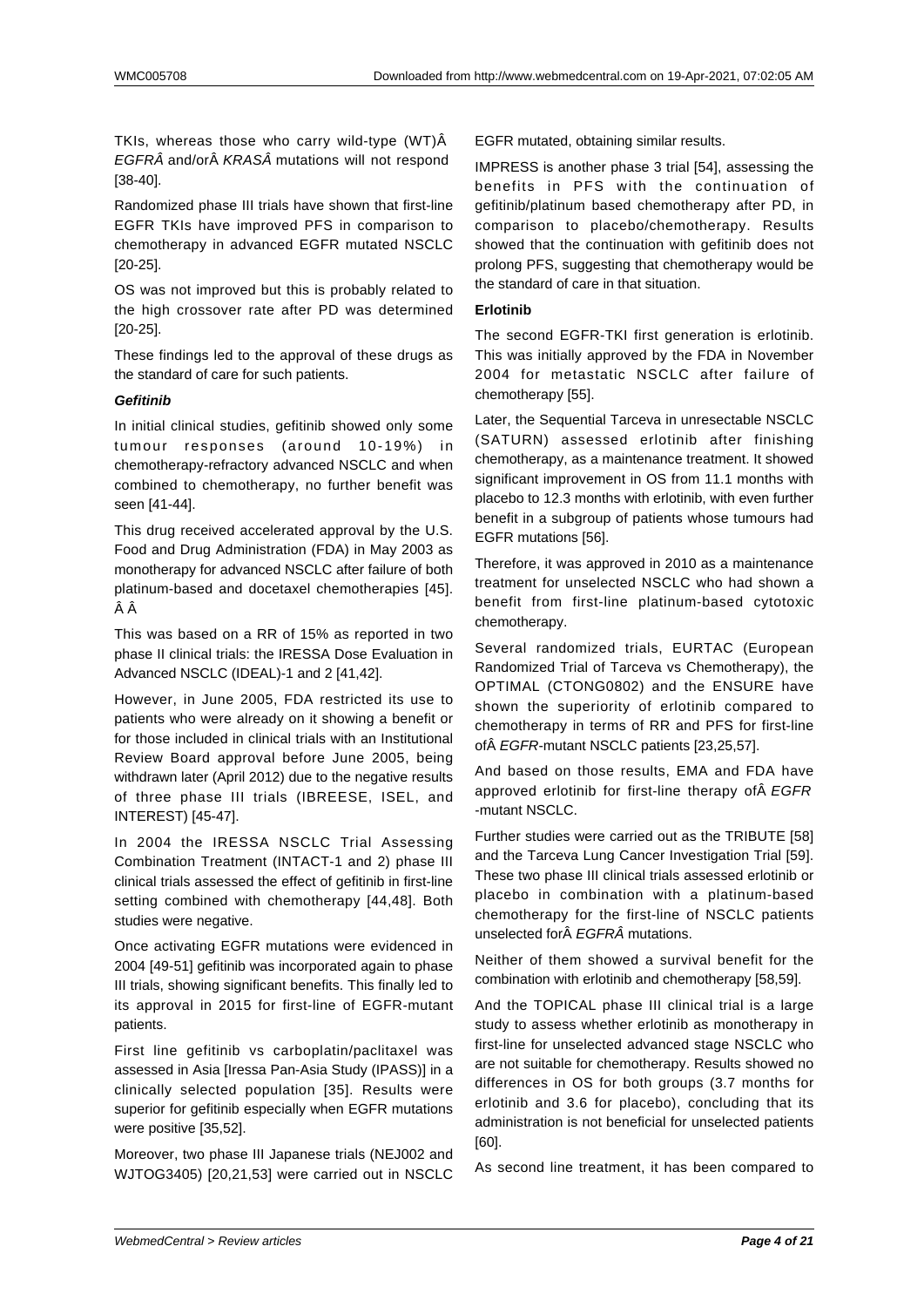chemotherapy in two randomized trials (TaiLOR, DELTA) again for unselected NSCLC patients. Results showed that chemotherapy significantly extended PFS compared with erlotinib [61,62].

Following these studies, a multicenter randomized phase III trial (WJOG 5108L) was carried out to compare two first generation TKIs, erlotinib vs gefitinib in NSCLC adenocarcinoma, initially regardless of the EGFR mutation status [63] but later amended to include only EGFR mutation-positive patients.

561 patients were recruited and the results showed a PFS of 8.3 and 10.0 months for gefitinib and erlotinib among EGFR mutated NSCLC patients respectively (p = 0.424). Thus, authors did not demonstrate non-inferiority of gefitinib vs erlotinib in terms of PFS. However, when comparing the Kaplanâ $\epsilon$ "Meier survival curves for both arms, these two drugs were considered pretty similar.

These results transformed these EGFRÂ TKIs as the treatment of choice for newly diagnosed EGFR -mutant advanced NSCLC.

Unfortunately, not all that glitters is gold and after a median duration of response of around 12 months, all patients will develop tumour resistance, and in >50% of cases, this will be due to the emergence of a specific mutation, the EGFRÂ T790M mutation.

For those cases which show PD on gefitinib or erlotinib, it is vital to understand the mechanisms of resistance to be able to choose the best therapeutic approach.

#### **Secondary resistance: the tail of the coin**

Patients with EGFR mutant NSCLC will eventually show resistance to the EGFR TKIs and it is crucial to understand the underlying mechanisms to be able to develop a new group of agents or combination regimens to overcome this issue.

Several molecular processes are involved in acquired resistance to the first-generation EGFR-TKIs, but the most important one seems to be the emergence of a secondary EGFR-TK domain mutation in exon 20, known T790M. Â

This mutation is due to a single nucleotide change replacing a threonine with methionine which leads to inability of TKIs to bind [64-66]

Around 40% to 50% of NSCLC patients resistant to gefitinib or erlotinib showed positivity for T790M mutations [67].

It has been suggested that T790M causes resistance to EGFR-TKIs probably by increasing the affinity to ATP [68]. In any case, this is not the only mechanism

behind this secondary resistance.

Others implicated are the NF-kBÂ activation, which affects mainly rociletinib (a third-generation EGFR-TKI) [69]. A study showed that on H1975 NSCLC cells, with T790M mutation, therefore resistant to gefitinib and erlotinib, are sensitive to rociletinib.

And the induction of resistance to rociletinib led to NF-kB activation replacing oncogenic EGFR signalling. Also, the blockage of this pathway with the proteasome inhibitor bortezomib, made those cells sensitive again to rociletinib. This is a relevant point to explore further as could be [70-72] a promising intervention in patients showing PD after a third-generation EGFR-TKI.

#### **Second generation TKIs: brought to resolve resistance to first generation EGFR-TKIs**

As big problems need big solutions, recently EGFR irreversible inhibitors have opened new hopes for NSCLC patients who showed PD after first generation EGFR-TKIs.

These drugs were developed to delay or defeat acquired resistance by showing a wider kinases blockage and by irreversibly attaching to the TK domain.

Second generation TKIs will irreversibly block human EGFR 2 (Her2) and EGFR kinases [73] and presumably, they might as well inhibit T790M EGFR, increasing the efficacy of the drug and reducing the rate of further drug resistance [73].

#### **AFATINIB**

Afatinib is an example of this new generation [74] that further delays PD by keeping irreversible attachment to EGFR and HER2 [74].

It has higher affinity for the EGFR-TK domain than the first-generation, causing longer suppression of EGFR signalling [74].

A randomized, open label phase IIb trial (LUX-Lung 7) comparing afatinib vs gefitinib was carried out in 319 patients, in first-line for advanced lung adenocarcinoma EGFR activating mutations positive (exon-19 deletions or the L858R point mutation) [75].

Afatinib showed better PFS (11.0 vs 10.9 months; HR  $= 0.73$ ,  $p = 0.017$ ) and TTF (median of 13.7 vs 11.5 months;  $HR = 0.73$ ,  $p = 0.0073$ ) but not OS.

LUX-Lung 3 compared afatinib to cisplatin/pemetrexed in first-line advanced lung adenocarcinoma with activating EGFR mutations showing a significantly increased PFS, but not OS [76,77].

Similar results were obtained in the LUX-Lung 6 trial when compared to gemcitabine and cisplatin [25].  $\hat{A}$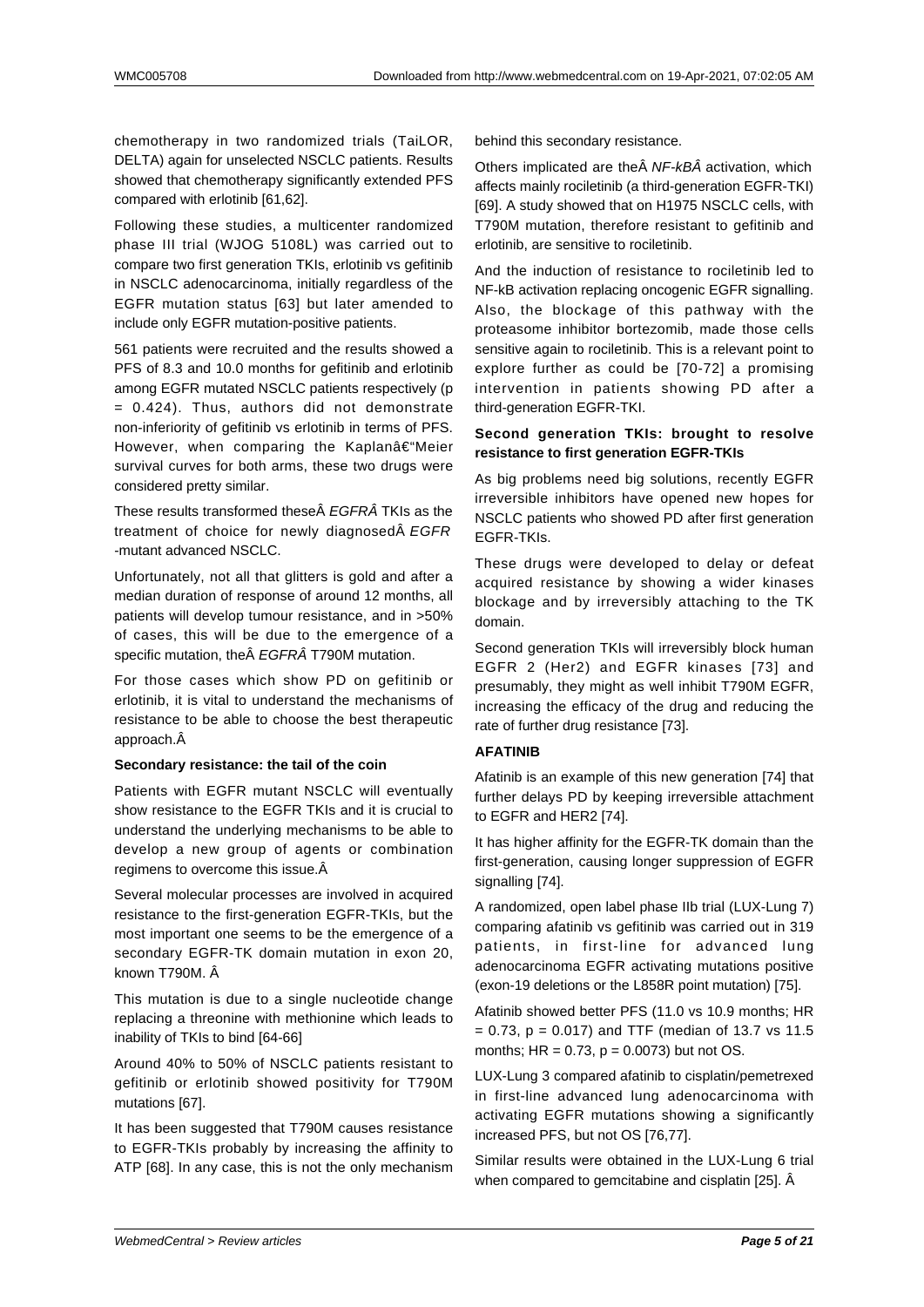However, when looking at the subgroup of patients with deletions in exon 19 only, OS was significantly increased with afatinib in both studies LUX-Lung 6 and 3 [76,77]. Â

In second-line afatinib significantly prolonged PFS and OS when compared with erlotinib, regardless of EGFR mutation status (LUX-Lung 8 trial) [78]. Â Â

Overall, it seems that afatinib is a relevant option for first-line in patients with advanced NSCLC and activating EGFR mutations [74]. Â Â

After the discovery of T790M many new agents targeting this mutation have been developed. Second-generation EGFRÂ inhibitors (neratinib,

afatinib, and dacomitinib) have shown a positive anti-T790M effect in the laboratory, but unfortunately their clinical activity has been poor, with RR of less than 10% among patients resistant to gefitinib or erlotinib [79-81]. Moreover, higher signs of toxicity, mainly skin and digestive, were seen due to WTÂ EGFRÂ inhibition at lower concentrations than those required to inhibit T790M.

LUX-Lung 5 trial was carried out to know the efficacy of continuing with afatinib after PD. This trial compared paclitaxel alone vs in combination with afatinib for patients heavily pre-treated who had also progressed on previous EGFR TKIs (first generation and afatinib). Authors concluded that the combination achieved further benefits in PFS and RR in patients who had acquired resistance to TKIs after initial benefit.

This trial was the first in showing the improvement in efficacy by continuing ErbB targeting treatment after PD vs changing to chemotherapy single agent.

Moreover, this regimen of afatinib combined with paclitaxel warrants further investigation in patients with A EGFR T790MA mutation-negative who have progressed on a first-generation EGFR-TKI [82].

#### **DACOMITINIB**

Dacomitinib is a potent, second-generation EGFR-TKI that irreversibly binds EGFR, as well as the related proteins ErbB2 and ErbB4 [83].

Early-phase clinical trials have reported efficacy in NSCLC [84].

The phase III randomized trial ARCHER 1050, in first-line [85], compared dacomitinib vs gefitinib in patients with sensitizing EGFR mutations advanced NSCLC.

This trial excluded patients with brain metastases as opposed to LUX-Lung 7 (with afatinib).

The results reported a significant benefit in PFS with dacomitinib (14.7 months vs 9.2 months) vs gefitinib (HR = 0.59, p < 0.0001) [85]. OS was also improved with dacomitinib (34.1 months vs 26.8 months;  $HR =$ 0.76,  $p = 0.044$ ) [85].

ARCHER 1028 is a phase III trial comparing dacomitinib vs erlotinib after one or two lines of chemotherapy in unselected patients with NSCLC [86].

To notice that despite randomization, patients included in the dacomitinib arm, had worse $\hat{A}$  ECOG (PS 2 -10.1% vs 1.6%), EGFR-mutant (10.1% vs 5.8%), and heavily pre-treated (22.8% vs 16.4%) than patients on the erlotinib arm. The primary endpoint PFS was achieved with a median of 2.86 vs 1.91 months in the dacomitinib and erlotinib respectively (p 0.012). In the analysis of subgroups, dacomitinib showed further benefit if KRAS WT/any EGFR and KRAS/EGFR WT with not statistically significant advantage among EGFR mutations. Although dacomitinib obtained higher RR, OS was not different. Unfortunately, dacomitinib showed a more concerning pattern of side effects than erlotinib and needed a dose reduction more frequently (double than with erlotinib).

ARCHER 1009 is another randomized, multicentre (in Asian and non-Asian countries), double-blind trial, comparing again dacomitinib to erlotinib in advanced NSCLC previously treated with one or two chemotherapy regimens. 878 patients were recruited, 82 patients (9.3%) had an EGFR activating mutation and 136 (15.5%) had a mutated KRAS [87]. Â

PFS (2.6 months in both arms) or OS (7.9 m in dacomitinib vs 8.4 m in erlotinib) did not show significant differences.

Once again, if EGFR sensitizing mutations were present, longer PFS (11.0 months with dacomitinib and 10.9 with erlotinib) and OS (26.6 months with dacomitinib and not reached with erlotinib) were seen, in comparison to WT-EGFR (PFS 1.9 m for both and OS 6.8 with dacomitinib and 7.6m with erlotinib).

Safety profile favoured erlotinib with less diarrhoea, rash, acneiform dermatitis, paronychia and stomatitis.

All side effects associated to dacomitinib are related to the EGFR blockade. Phase II–III trials have documented rates of dose reduction of 30 to 66% and discontinuation of 6 to 10% [88]. Â

Some side-effects, such as skin toxicity, improved after adequate management.

In fact, the ARCHER 1042 study that doxycycline reduced the rate of Grade  $â\%e42$  skin toxicity in comparison to placebo  $(23.2\% \text{ vs } 46.6\%, \text{ P=0.016})$ and a slight though not significant reduction in Grade ≥2 diarrhoea [89]. Â

Therefore, randomized studies suggest that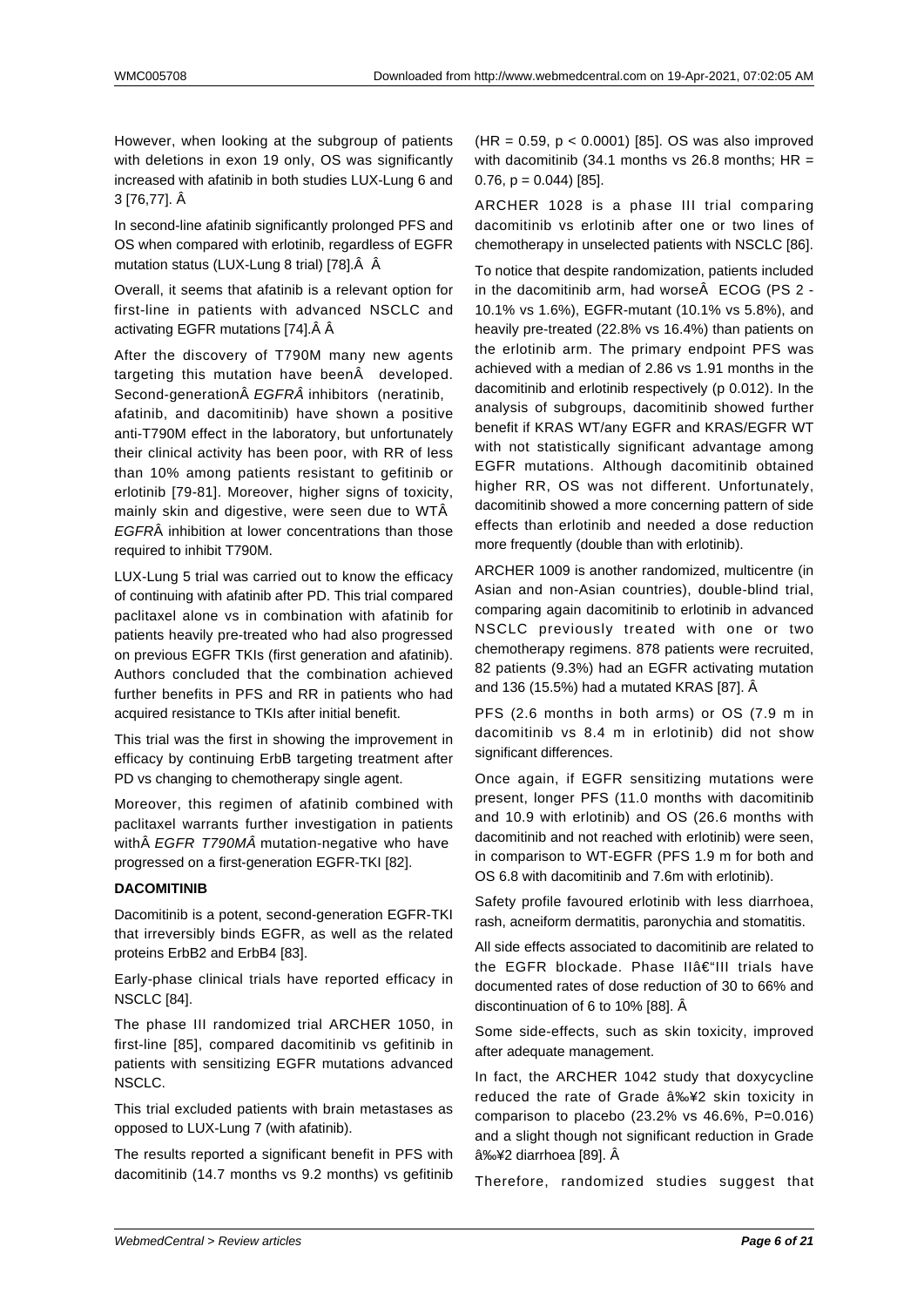second-generation EGFR-TKIs are better than first-generation, at least in terms of PFS [90].

#### **Overcoming T790M with second generation TKIs**

Previous reports have shown that T790M mutation is the main cause of resistance to gefitinib in NSCLC [91].  $\hat{A}$  Preclinical observations showed afatinib combined with cetuximab (an anti-EGFR monoclonal antibody) overcame T790M resistance [92]. Â This led to a phase Ib study with 126 heavily treated patients with advanced EGFR-mutant NSCLC resistant to first generation TKIs.

Results showed a RR of 29%, similar regardless of T790M status and PFS of 4.7 months. Unfortunately, the dual $\hat{A}$  *EGFR* $\hat{A}$  blockade caused higher rates of toxicity, mainly rash, diarrhoea and fatigue, documented in 46% of patients [32].

A randomized phase II/III trial (NCT02438722) of afatinib plus cetuximab vs. afatinib alone is currently open in treatment-na $\tilde{A}$  ve patients with advanced $\hat{A}$ EGFR-mutant NSCLC.

#### **Third-Generation EGFR TKIs**

The previous generation of EGFR-TKIs caused some disappointment when looking at the reversal of resistance to gefitinib/erlotinib.

This led to another generation of TKIs to developed, the third. These include osimertinib, EGF816, olmutinib, PF-06747775, YH5448, avitinib and rociletinib.

The common characteristics of this generation are the greater activity in EGFR mutant cells than in WT-EGFR, selective targeting of T790M mutations and irreversible attachment to EGFR-ATP site [94].

The only approved third generation TKI is osimertinib.

All these drugs show only a few toxicities related to the small activity against WT-EGFR.

Osimertinib is an irreversible EGFR-TKI selective for both EGFR mutated and T790M resistance mutations [95]. This was the first approved by FDA and EMA in November 2015 and February 2016, respectively, for metastatic EGFRÂ T790M+ NSCLC, which has shown PD on or after EGFRÂ TKI.

Osimertinib acts as a covalent TKI with potent efficacy against several $\hat{A}$  *EGFRÂ* mutations (L858R,

L858R/T790M, exon 19 deletion, and exon 19 deletion/T790M) and evidenced as well nearly 200 times higher potency against L858R/T790M than WT-EGFR.

The drug is metabolized to two circulating metabolites, AZ5104 and AZ7550.

AZ7550 is similar in potency and selectivity to

osimertinib, whereas AZ5104 showed higher potency against exon 19 deletions, T790M mutants and WT-EGFRÂ [95].

A phase I/II dose-escalation study of osimertinib (AURA, NCT01802632) was carried out in patients with locally advanced or metastatic EGFR-mutated NSCLC who had shown PD on first- or second-generation EGFRÂ TKIs.

Yang A et al, published the results from the phase II extension trial.

201 patients received osimertinib, with a median treatment duration of 13.2 months at the time of data cutoff (November 1, 2015).

198 patients were evaluable and the results showed a RR of 62%, median duration of response 15.2 months and PFS of 12.3 months.

In terms of toxicities, diarrhoea followed by rash were the most frequent ones, involving around 40% of patients each with less than 1% being grade 3 or above.

The phase II study AURA2 (NCT02094261) showed a similar RR and PFS in patients with  $\hat{A}$  T790M mutation positive [96].

These authors reported as well positive PFS with osimertinib in patients with CNS metastases and a significant CNS response (64%).

Ahn $\hat{A}$  et al $\hat{A}$  presented the results of a pre-planned pooled analysis of two phase II studies, the AZD9291 First Time in Patients Ascending Dose Study (AURA) extension trial (NCT01802632) and the AURA2 trial (NCT02094261). 411 patients were included. Most of them received osimertinib as third line or later [97].

At the data cutoff (date of November 1, 2016), the median treatment exposure was 16.4 months (range, 0?29.7 months) with a RR of 66%, median response duration of 12.3 months and PFS of 9.9 months.

At a later data cutoff (date of May 1, 2018), OS was 26.8 months and the 12?month, 24?month, and 36?month survival rates were 80%, 55%, and 37%, respectively. The most frequent side effects again diarrhoea and rash in about 40% each being grade 3 or above in 1% or less.

These results emphasise once more the relevance of osimertinib in patients with pre-treated, T790M?positive, advanced NSCLC.

But osimertinib has also demonstrated activity in first-line. Soria $\hat{A}$  et al $\hat{A}$  carried out a study to compare osimertinib with standard EGFR-TKIs in NSCLC, EGFRÂ mutationâ $\epsilon$ "positive (exon 19 deletion or L858R). This FLAURA trial [97] was a phase III,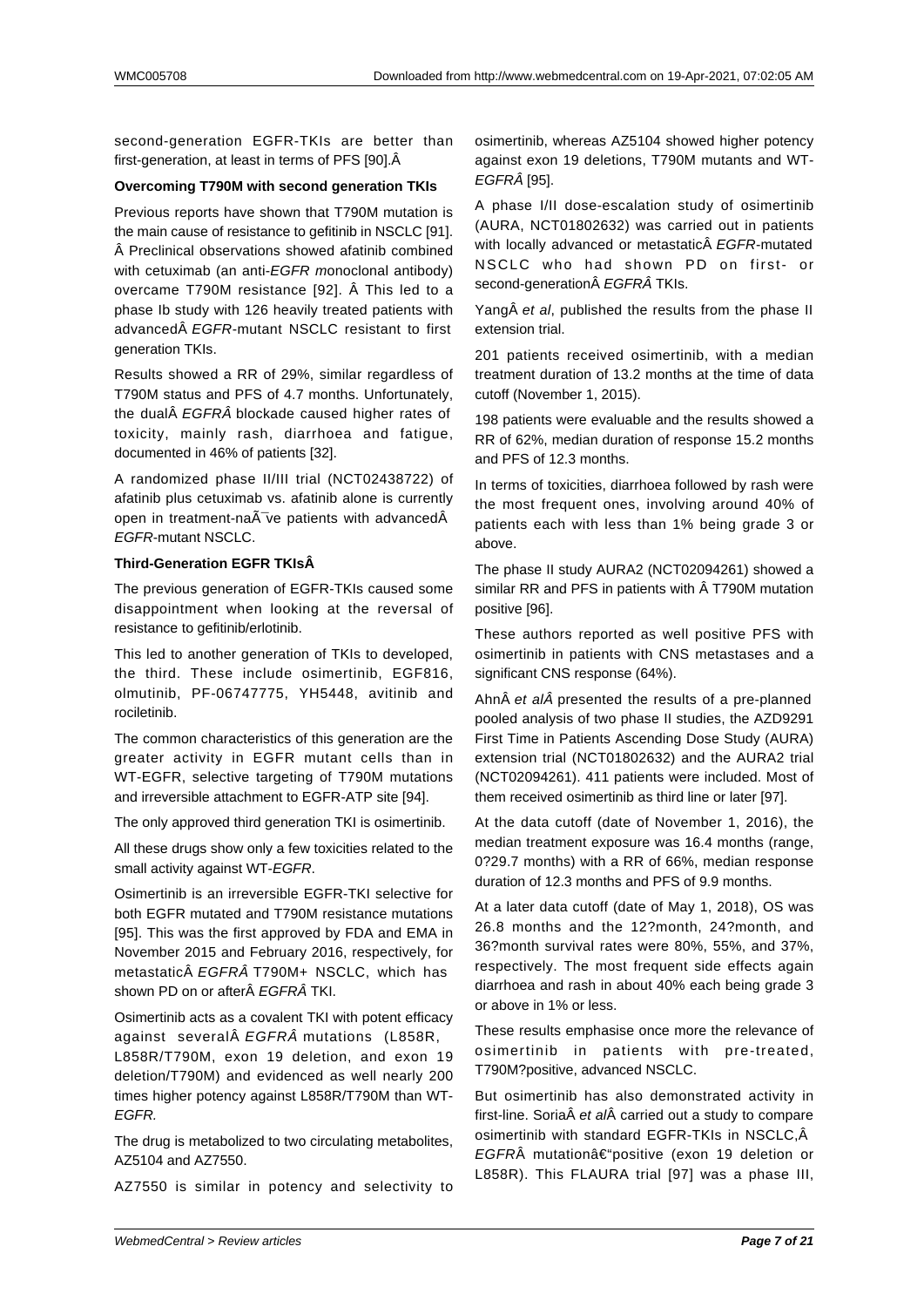double blind, that randomised 556 patients to osimertinib or either gefitinib or erlotinib). The primary end point was PFS and reported a significantly longer PFS with osimertinib (18.9 months vs. 10.2 months; P< 0.001). RR was similar in both arms, 80% with osimertinib and 76% with standard EGFR-TKIs (P=0.24). Median duration of response 17.2 months with osimertinib vs 8.5 months with standard EGFR-TKIs. OS data were immature at the interim analysis but at 18months, the survival rate was 83% with osimertinib and 71% with standard EGFR-TKIsÂ (NS). Toxicity of grade 3 or higher was less frequent with osimertinib (34% vs. 45%). These authors concluded that osimertinib showed superior efficacy to that of standard EGFR-TKIs in the first-line treatment of $\hat{A}$  EGFR $\hat{A}$  mutation $\hat{a} \in \text{``positive}$  advanced NSCLC, with a similar safety profile and lower rates of serious toxicities.

The AURA 3 is an open-label, phase III, randomized, international trial that compared in a 2:1 ratio osimertinib vs pemetrexed plus carboplatin or cisplatin for up to six cycles; maintenance pemetrexed was allowed.

All patients had a T790M-positive advanced NSCLC which had progressed on first-line EGFR-TKI. The primary end point was PFS.

419 patients were recruited. PFS was longer with osimertinib (10.1 months vs. 4.4 months, P< 0.001) and RR favoured as well osimertinib (71% vs 31%; P< 0.001) compared with chemotherapy. Â

144 patients had brain metastases and in those cases, the PFS was longer with osimertinib (8.5 months vs. 4.2 months) as well. Â

Moreover, toxicity grade 3 or above was lower with osimertinib (23%) than with chemotherapy (47%) [99].

This trial showed a significant benefit of osimertinib among T790Mpositive patients after PD during first-line EGFR-TKI therapy.

#### **Other EGFR-TKI third generation**  $\hat{A}$  **-**  $\hat{A}$

#### **Rociletinib (CO-1686)Â**

Rociletinib is a third generation EGFR-TKI that shows irreversible inhibitor of frequently mutated forms of Â EGFR, including T790M, with minimal effect against wild-type EGFRÂ in preclinical studies [100].

It is a third generation TKI, mutant-selective, covalent inhibitor of both the activating EGFR mutations, (exon 19 deletions and L858R) and the resistance mutation T790M. It lacks activity against exon 20 insertions [101].

TIGER-X (NCT01526928) was a phase I/II study for

patients with NSCLC with acquired resistance to first or second generation EGFR TKIs [101].

The phase II part of the trial required the presence of T790M mutation. At the time of the report, 130 patients had been recruited. Among the 46 evaluable patients with centrally confirmed T790M-positive cancers, RR was 59% whereas for 17 patients with T790M negative, RR was 29%. No duration of response was presented. PFS at the time of the analysis was 13.1 months with data on 82% of the patients censored [101].

In November 2015 a pooled analysis of TIGER-X and TIGER-2 (NCT02147990), another phase II trial assessing rociletinib in second line for EGFRÂ T790M+ NSCLC.

325 patients were assessed (dose range, 500â€"750 mg twice daily) and overall RR was 30.2%. The median duration of response for the two treatment doses was 8.8 and 9.1 months, respectively. The significant difference in RR prompted an updated analysis of cases (intention-to-treat population) included in TIGER-X trial confirming RR of 45% and 17% among T790M+ and T790Mâ<sup>2</sup> tumours, respectively [102].

These results led to a halt in the enrollment of all ongoing rociletinib studies, including the phase III TIGER-3 trial (NCT02322281) and its clinical development has stopped.

#### **Olmutinib (BI-1482694/HM61713; Olitaâ,,¢)Â**

Olmutinib is another third generation TKI against mutant EGFRÂ including T790M, not active against WTÂ EGFRÂ [103].

It has been investigated in a phase I/II trial Olmutinib (NCT01588145) assessing Korean NSCLC who failed previous EGFR TKI [104].

In the phase II study of patients with T790M, RR was 56% with DCR of 90%. PFS was 7.0 months. The most frequent side effects were diarrhoea (55%), rash (39%) and nauseas (38%) [104].

The initial plan was to continue with further clinical development of this drug within the ELUXA trials. However, due to a drug safety report of a fatal case of toxic epidermal necrolysis (TEN), its development stopped there [105].

#### **ASP8273**

ASP8273 is an irreversible TKI that specifically blocks TK activity of EGFRÂ mutations including T790M. with poor effect against WTÂ EGFRÂ [106]. It might also suppress signalling via ERK and Akt.

It is active in EGFRÂ cell lines resistant to other TKIs such as osimertinib and rociletinib (47).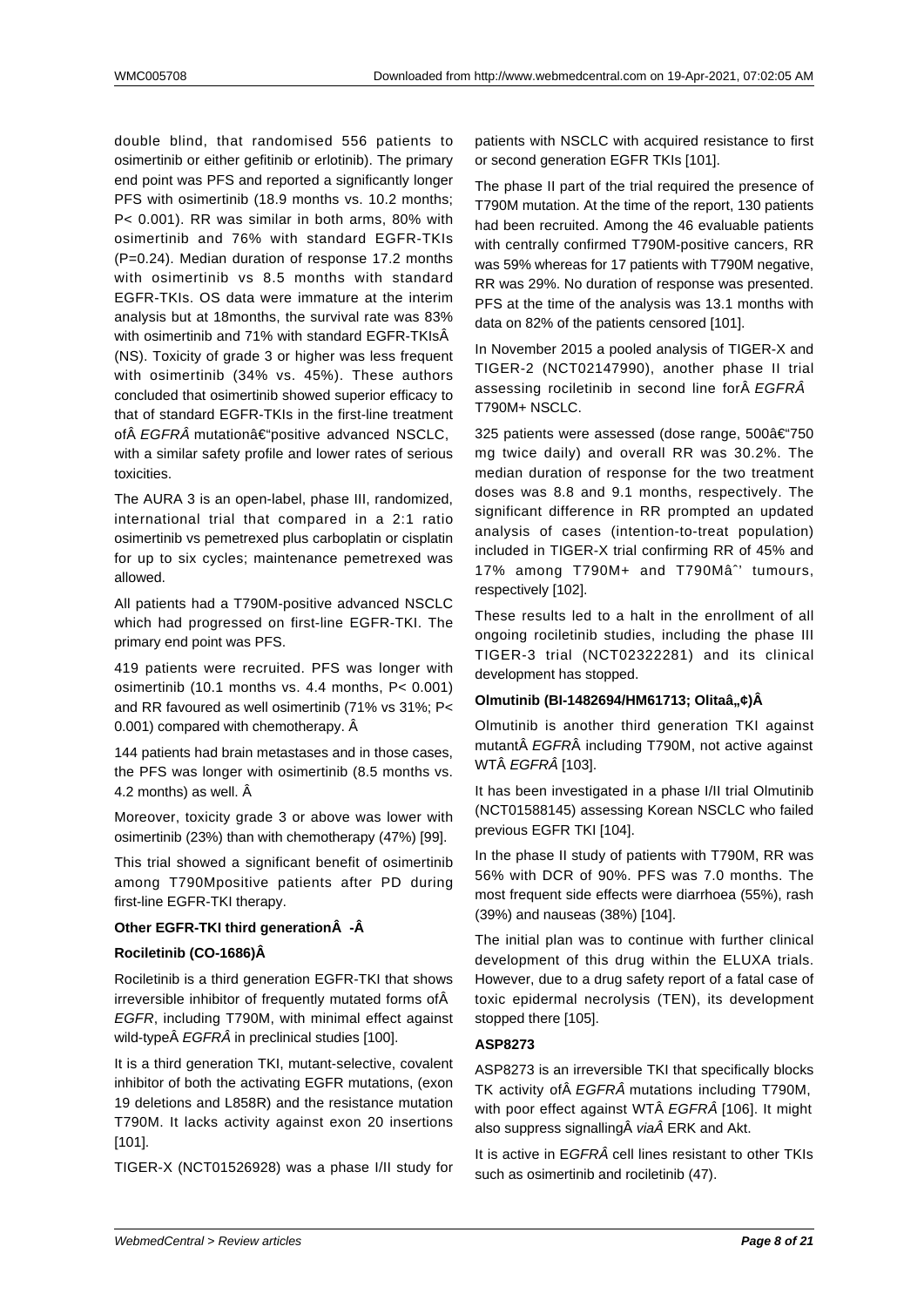ASP8273 was evaluated in an open-label phase I/II study (NCT02192697) for safety and efficacy [107].

In a phase I/II trial in Japanese patients with EGFR mutant NSCLC after failure of first line EGFR TKI, RR was 50% for all patients dosed with  $â\frac{1}{2}4100$  mg with RR of 80% in T790 M positive patients. The most frequent toxicities were diarrhoea (56%), nausea (31%), vomiting (31%) and thrombocytopenia (31%) [106].

In a North American trial with 60 patients with EGFR mutated NSCLC who had failed after EGFR TKI, 90% of patients had T790M mutation. In the latter group, RR was 37.5% with disease control rate of 65%. PFS 6.7 months [108].

A phase III study assessed ASP8273 vs first generation EGFR TKI in NSCL with EGFR activating mutations in the first line setting (SOLAR) [109].

Primary end point was PFS. 530 were randomized 1:1 to receive ASP8273 or erlotinib/gefitinib.

PFS was 9.3 months for ASP8273 and 9.6 months for erlotinib/gefitinib group. (P=  0.992).

RR of 33% for ASP8273 vs 47.9% in the erlotinib/gefitinib arm with similar duration of response (9.2 months for ASP8273 vs 9.0 months for erlotinib/gefitinib).

More grade ≥3 adverse events were seen in those receiving ASP8273 (54.7% vs 43.5%).

An independent data monitoring committee carried out an interim safety analysis and adviced against continuing this study due to toxicity and limited efficacy of ASP8273 relative to erlotinib/gefitinib. Authors concluded that this drug in first-line did not show improved PFS or equivalent toxicities versus erlotinib/gefitinib.

#### **Avitinib**

This agent will irreversibly inhibit EGFR TKI with activity against EGFR mutations including T790M without effect in WT EGFR. It is structurally different from other TKIs such as as osimertinib [110].

It has been assessed in a phase I/II study for EGFR mutant patients who had progressed on first line EGFR TKI [111] and had acquired T790M mutation.

136 patients were treated in seven dose cohorts (50-350 mg BID). RR (including unconfirmed responses) and disease control rate were 44% and 84% respectively. The cohorts of 150-300 mg BID showed a RR and disease control rate of 51% and 89% respectively.

It was well tolerated with diarrhoea (38%) and rash

(24%) mainly grade 1 and 2 [111]. A subgroup of patients with brain metastases, the intracranial PFS of two patients were shorter than extracranial PFS. This finding may be attributed to a low blood-brain-barrier penetration rate of 0.046%-0.146% [112].

#### **Nazartinib (EGF816)Â**

Nazartinib is another irreversible EGFRÂ mutated inhibitor targeting both EGFR-activating mutations (L858R, Del19) and the resistant T790M mutation, while no active against WTÂ EGFRÂ [113].

NCT02108964 is a phase I/II first-in-human trial of nazartinib in EGFR-mutated locally advanced or metastatic NSCLC [114]. Â

Patients were assigned to receive once-daily nazartinib with doses ranging from 75 to 350 mg. At the cutoff date of January 29, 2016, 152 patients had been treated in seven cohorts (51). Among them, 147 patients were evaluable for response. The confirmed RR was 46.9%. The estimated median PFS was 9.7 months. Among 69 patients with confirmed responses at the cutoff date, the estimated median duration of response was 9.5 months.

The most frequent side effects were rash (54%), diarrhoea (37%), and pruritus (34%). Curiously, these rashes had a different pattern, location, and histology than those seen with other $\hat{A}$  EGFR $\hat{A}$  TKIs that target WT-EGFR.

This agent is also investigated in association with INC280, a specific $\hat{A}$  *MET* $\hat{A}$  inhibitor (based on the potential escape pathway for third-generation EGFRÂ TKIs) in an ongoing phase Ib/II study in patients with advanced EGFRÂ mutant NSCLC (NCT02335944), and with nivolumab, an anti- PD-1 monoclonal antibody in a phase II study in  $\hat{A} E GFR \hat{A}$ mutant/ T790M+ NSCLC who have progressed on first-line EGFRÂ TKI (NCT02323126). Â

## Primary resistance to EGFR TKIs

This is a complex event. While acquired resistance has been studied by checking further the tumour samples obtained at PD, it seems more difficult to recognise what factors are behind the primary resistance to TKIs [115]. Â

Recently, the development of next generation sequencing (NGS) analyses has granted access to the whole genome and given further insight on the most common driver aberrations.

In fact, the concept of activating EGFR mutations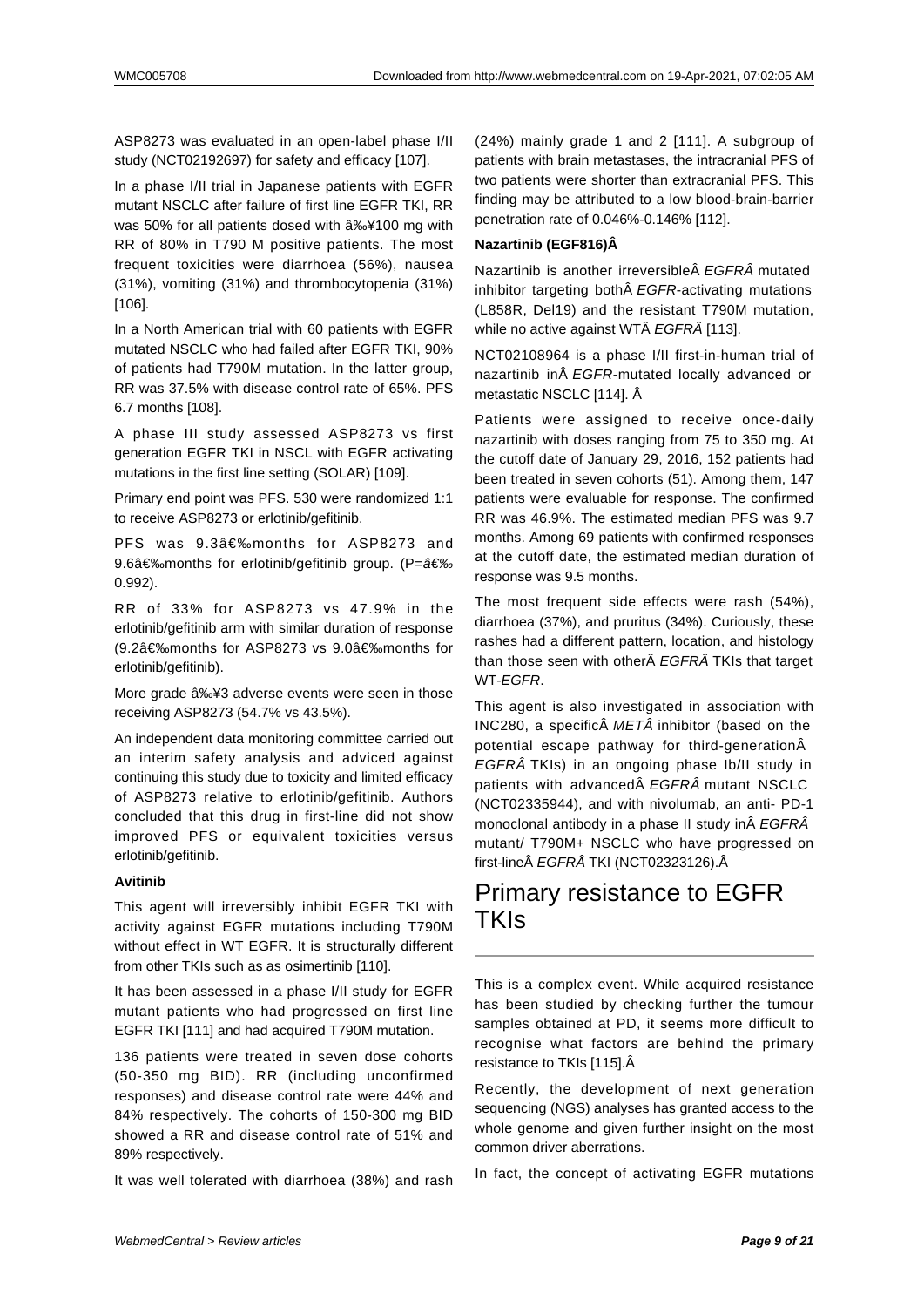mutually exclusive, has recently changed dramatically with the demonstration of their co-existence with other driver mutations in a high proportion of patient na $\tilde{A}$ -ve for any treatment [116, 117].

A large French Biomarkers molecular database with 17664 lung cancer patients was used to assess the prevalence of multiple molecular alterations in treatment  $na\tilde{A}^-$ ve patients, and their impact on prognosis as compared to those cases with one mutation or no mutation at all. Results evidence that almost 1% of cases harboured multiple aberrations (2-3 driver mutations) [118].

Authors concluded that a concurrent PIK3CAÂ orÂ KRASÂ mutations in cases with EGFR mutations, confer lower sensitivity to EGFR TKIs. However, the number of responses appears to be good enough as to continue to use these drugs as first or second line of treatment. The identification of the allelic fraction of each mutation would be relevant to quantify the relative importance of each of them and guide the first-line treatment.

It is generally accepted that after being treated with EGFR-TKIs, NSCLCs may develop resistance by selecting already resistant clones or the tumour changing to a different oncogenic pathway controlling proliferation and survival, even if the TKI-sensitive clones are destroyed.

This reflects once again the cancer heterogeneity and that EGFR mutated adenocarcinoma depends not only on EGFR but also on other concurrent drivers [119]. Â

It has been suggested that primary and secondary TKI-resistance may share some genetic mechanisms or it may be that surviving malignant cells are able to quickly adjust to A the targeted treatment [120,121]. Whatever the mechanism is, these resistances are usually noticed within the first 3 months after starting TKIs.

Several genetic alterations conferring resistance can be detected within the same tumour or even in different metastatic deposits within the same patient which complicates this issue even further [119]. Â

Drug tolerance could explain as well primary resistance [122].

It seems that small groups of malignant cells can escape selective drug activity by switching to a quiet mode with negligible rate of proliferation. In fact, this has been claimed as a mechanism behind the acquired resistance as can provide with a latent group of cancer cells which will eventually develop proper resistance events, leading to cancer progression.

Rare mutations in EGFR, such as the exon 20

insertion, accounts for 5-10% of all EGFR mutations in NSCLC adenocarcinoma and it has been reported in 4% of NSCLC. This is related to TKI resistance  $[123, 124]$  as well. $\hat{A}$   $\hat{A}$ 

Vanita et al carried out a retrospective study of 580 NSCLC patients. 39.1% had EGFR TKI-sensitizing activating mutations and 3.4% had exon 20 insertion mutations [125]. Â Â Â

Authors concluded that patients with exon 20 insertion showed a poorer OS prognosis in comparison to EGFR- L858R mutation or an exon 19 deletion. The incidence of de novo exon 20 insertions was 3.4%. Different types of exon mutations seem to have different results.

Another way of showing resistance is the activation of other downstream pathways. Some of those mechanisms are involved as well in primary resistance to first-, second- and third-generation EGFR TKIs.

The hepatocyte growth factor (HGF)-cMET pathway, where amplification of cMET will give the ability of evading EGFR-TKI. This has been reported in 3% of TKI-na $\tilde{A}$ -ve NSCLC patients and in 10%-20% of EGFR-TKI treated [126,127]. $\hat{A}$   $\hat{A}$ 

This pathway is important for both the first- and third generation EGFR-TKIs [128-130]. Â Â Â.

KRAS mutations usually appear in codon 12 (G12C/D/S/V) and codon 13 (G13C) and [131]Â Â Â

KRAS will generally become activated after stimulation of EGFR. This will turn KRAS permanently active regardless EGFR-stimulation and unlikely to respond to EGFR-TKIs [38]Â Â Â Â

This is relevant again for first and third generation of EGFR-TKIs [132,133].

Upregulation of the receptor TK Axl or its ligand GAS6 is another mechanism [134].

Axl is involved in epithelial to mesenchymal transition (EMT) and its increased activation can bypass EGFR-inhibition [135].

The insulin growth factor receptor 1 (IGF-1R) induces EMT in NSCLC cells with EGFR exon 19 deletion [136].

The activation of the downstream pathway signalling of IGF-1R will produce EGFR TKI resistance and this is relevant for first [137,138], second [139] and third [140] generation.

However, double inhibition of EGFR and IGF-1R at the same time can overcome this resistance [141,142].

Furthermore, fibroblast growth factor (FGF) family is involved in intrinsic and acquired resistance against EGFR-TKIs. FGFR1 and 2 as well as ligands FGF2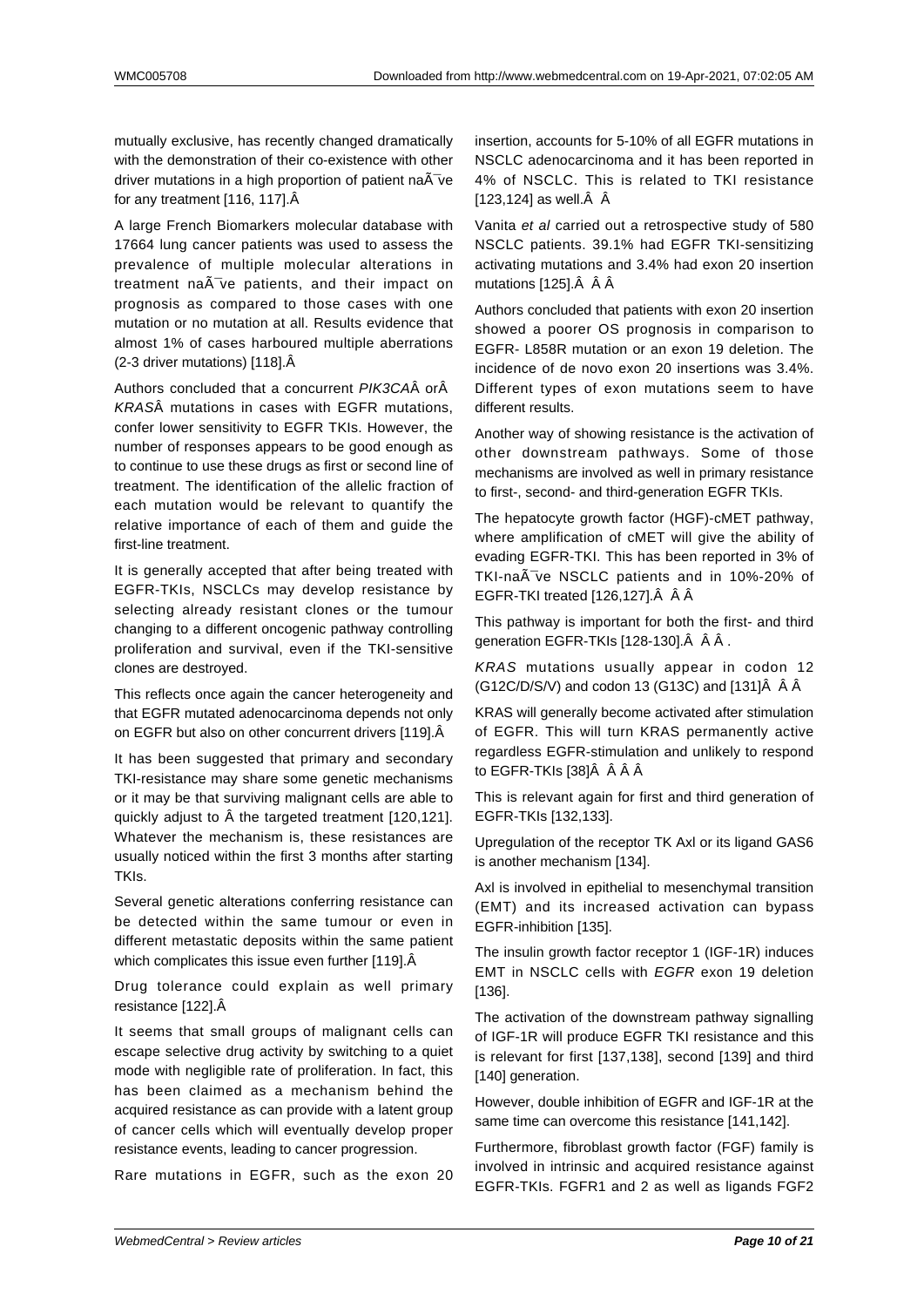and 9 are overexpressed in NSCLC [143,144].

The activation of FGFR entails more mesenchymal phenotype and activates MEK-ERK and PI3K signalling [145].

Through response to an EGFR inhibitor (erlotinib or gefitinib) [146], FGF ligands become active and this will produce EGFR-TKI resistance [147]. This mechanism has been involved in resistance to afatinib, but not for acquired resistance to osimertinib [148].

The PIK3CA signalling is involved in primary resistance to first- and second-line EGFR TKIs. Through either a mutation or a gain in copy number, will confer poor prognosis. Mutations are present in 1%-10% of EGFR-mutant NSCLC whereas increased copy number in about 40% of NSCLC [149,150].

A meta-analysis assessed the effects of concurrent presence of EGFR and PIK3CAÂ mutations in NSCLC on treatment with TKIs first and second generation. Authors concluded that the concurrency might not preclude a response [151].

BRAF mutations are a rare primary resistance pathway in NSCLC (1.5%-3.5%) and

It consists of a V600E mutation in 50% of the cases [152].

Finding this mutation at the same time as EGFR mutations is very rare (< 1%) in NSCLC but

its activation can bypass EGFR inhibition [153]. It has been seen in patients during treatment with osimertinib [154].

Combinations with BRAF inhibitors could be contemplated in cases of EGFR TKI resistance due to BRAF activation although further studies are needed.

PTEN is a tumour suppressor whose loss of PTEN is present in 5% of EGFR mutant NSCLC and linked to primary resistance against EGFR-TKIs [155].

PTEN is a connector link between EGFR and Akt. When PTEN is lost, the connection is lost as well resulting in resistance to EGFR-TKIs [156].

Overexpression of PTEN in cell lines with low/no PTEN levels resulted in increased sensitivity to erlotinib or gefitinib [157].

Loss of PTEN is involved in primary and acquired resistance. For the latter, around 10% of patients without any other known resistance mechanisms are reported to have PTEN loss [155].

TP53 in NSCLC is mutated in 50% of patients and it has been reported as showing lower PFS in cases of concurrent TP53 exon 8 mutations and exon 19 deletions in EGFR [158].

However, two studies did not find any significant effect, thus the role of TP53 mutations in EGFRTKI resistance is not clear [159,160].

The yes-associated protein (YAP) is a part of the HIPPO-pathway, and seems involved in primary and acquired resistance to EGFR-TKI. The MEK1/2 inhibitor trametinib decreases YAP levels and HIPPO-signalling and in cell lines resistant against erlotinib, gefitinib or osimertinib, YAP is found activated [161,162].

Overexpression of YAP confers resistance to erlotinib [163].

YAP expression increases after EGFR-TKIs and when active, it increases Axl activation and a change to EMT-phenotype of the cells.

Blocking YAP and inhibiting Axl resensitize the cells to EGFR-TKIs [164].

#### **Further mutations involved in resistance Å**

As is the case with first and second-generationÂ EGFRÂ TKIs, mutations mediating resistance to third-generation $\hat{A}$  EGFR $\hat{A}$  TKIs are emerging [165].

The recurrent acquisition of EGFR C797S mutation in exon 20 is considered the most frequent mechanism of resistance to osimertinib [166,167].

This mutation cancels the link of osimertinib to EGFR and it appears in between 22% to 40% of cases who have progressed on osimertinib [168-170].

It also confers resistance to other third generation TKIs, such as olmutinib [168-171], rociletinib [172] and nazartinib [173].

By-pass mechanisms affecting MET amplification or activation of the MAPK pathway may be involved as well in the development of resistance to third-generation EGFR TKIs [166].

This occurs in less than 3% of patients treated with rociletinib [174].

The C797S mutation was also reported in one case that led to resistance to olmutinib [174].

Recently, the acquired L798I mutation observed with T790M in one patient following rociletinib [174].

And another mutation in the same codon (L798Q) described in one patient at the time of progression under osimertinib [174].

The acquired resistance linked to EGFRÂ T790M mutation may appear by either selection of pre-existing A EGFRA T790M+ clones or through genetic evolution of EGFRÂ T790Mâ<sup>2</sup> drug-tolerant cells. This suggests that malignant cells that survive third-generation TKIs may act as a reservoir from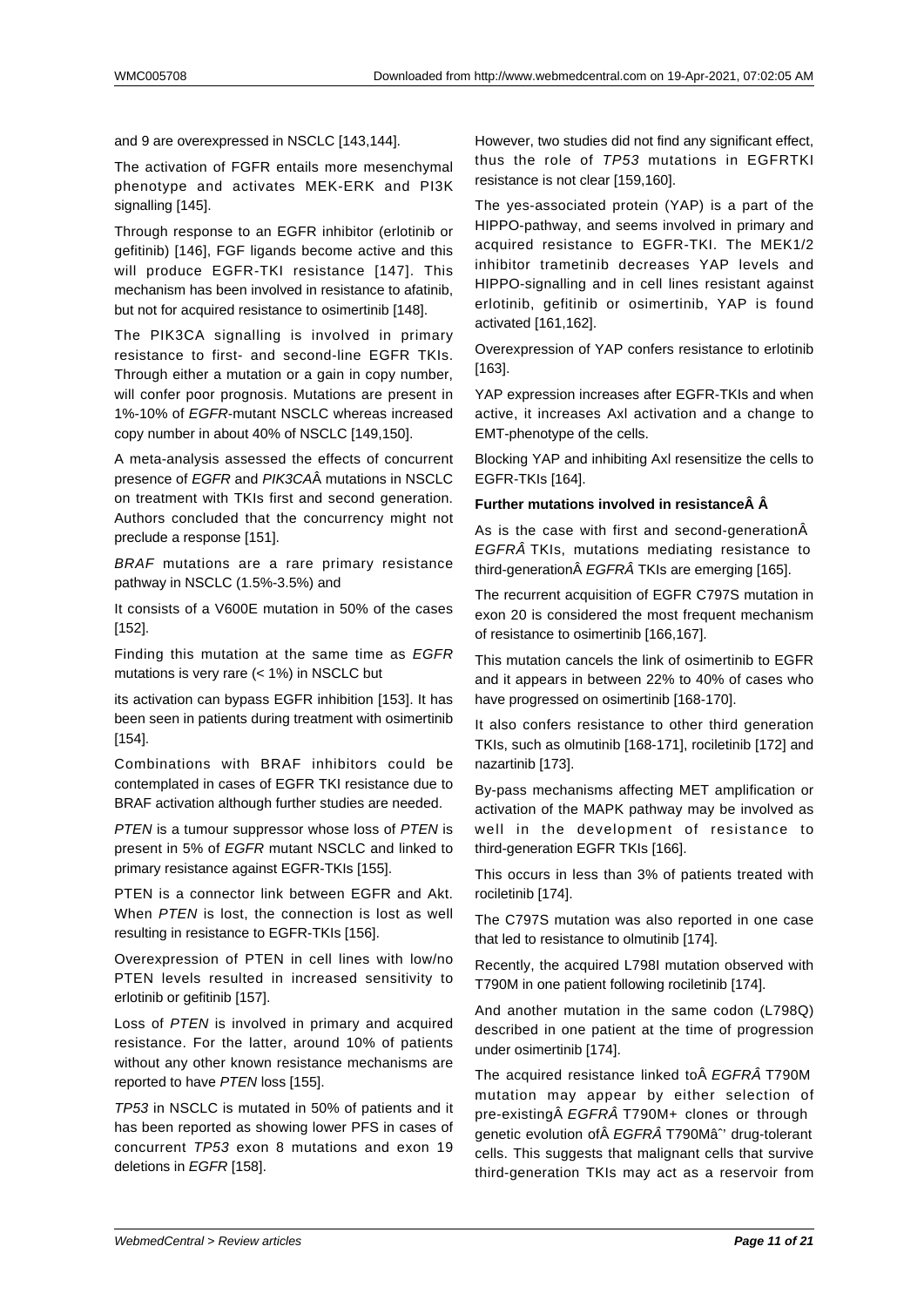which acquired resistance can emerge while on therapy [174].

Additional EGFR-independent mechanisms of resistance have been reported such as  $\hat{A}$  NRAS $\hat{A}$ mutations or KRASÂ that have been connected with secondary resistance to osimertinib, Â gefitinib and afatinib [174].

Amplifications in  $\hat{A}$  HER2 $\hat{A}$  and  $\hat{A}$  MET $\hat{A}$  genes involved in acquired resistance to osimertinib and rociletinib in EGFRÂ T790M+ NSCLC patients [174].

Loss of T790M at the time of progression which could be due to overgrowth of cells showing A HER2A amplification, or BRAF V600E or PIK3CAÂ mutations, as recently detected in plasma of patients included in the phase I AURA study [174].

Small-cell lung cancer transformation has been reported in two cases of rociletinib resistance and one osimertinib-resistant; in these cases, the T790M was lost while kept the original $\hat{A}$  EGFR $\hat{A}$  mutation in the small cell transformed cancer [174].

### The future: EGFR TKIs under development

Further third generation TKIs are under development such as PF-06747775 whish is a potent irreversible inhibitor of the four common mutants (exon 19 deletion (Del), L858R, and double mutants T790 M/L858R and T790 M/Del), with activity against EGFR T790M and barely effect in WTEGFR [175].

There is a phase I study, with 44 EGFR mutant NSCLC after progression on first line EGFR TKI. Results are still pending.

HS-10296 is another inhibitor under evaluation within the trial NCT02981108, which is under recruitment.

And a fourth generation EGFR TKIs are also under development.

Current EGFR TKIs target the ATP binding site, however, the C797S mutation blocks the attachment of these agents, conferring resistance.

Despite the initial good results with 3rd generation EGFR TKIs, acquired resistance invariably develops. Several mechanisms of resistance that are EGFR-dependent and EGFR-independent have been described. EGFR-dependent mechanisms include the development of EGFRÂ C797S mutation whereas examples of EGFR-independent mechanisms include activation of pathways downstream of EGFR and parallel signalling pathways

Preclinical studies have demonstrated the acquired

C797S mutation in cells resistant to 3rd generation TKIs and of interest was the finding that the allelic context in which C797S was acquired may predict responsiveness to subsequent TKI treatments [176].

EAI001 and EAI045 are new drugs that bind allosterically to EGFR away from the usual binding site, with specificity for mutant EGFR over WT-EGFR [176].

EAI001 has activity against L858R/T790 M mutant EGFR, but less active against individual L858R or T790 M mutant EGFR.

EAI045 is active in L858R or T790 M mutations, or both [176].

In cell lines with L858R/T790 M/C797S mutations, EAI045 has reported effect in controlling cell growth when combined with cetuximab, not as a monotherapy.

Further novel EGFR TKIs are under development as well. These agents showed activity cells expressing the triple mutation (T790 M/C797S/L858R) and had more than 300-fold selectivity for double EGFR mutant (T790 M/L858R) over WT-EGFR. Further studies are required to assess clinical efficacy and safety of these new agents.

Â

## First generation EGFR TKIs after acquired resistance to third generation TKIs

Niederst et al. reported that cell lines with C797S and EGFR activating mutations (C797S/del19) without the T790 M mutation were resistant to third-generation TKIs but kept sensitivity to first generation [177].

This implies that those cases who received a third generation TKIs in first line and develop secondary resistance by C797S but still undetectable for T790 M may respond to first-generation TKIs.

#### **First and third generation EGFR TKI combinations**

The T790M and C797S mutations of EGFR cause resistance to first- and third-generation EGFR TKIs respectively in NSCLC harbouring EGFR activating mutations.

C797S has been identified in cis or in trans with T790M in tumour specimens from patients who showed PD with first- and third-generation EGFR-TKIs.

When the mutations occur in trans (i.e. on separate alleles), cells become resistant to third generation EGFR TKIs but sensitive to a combination of first and third generation EGFR TKIs. However, when the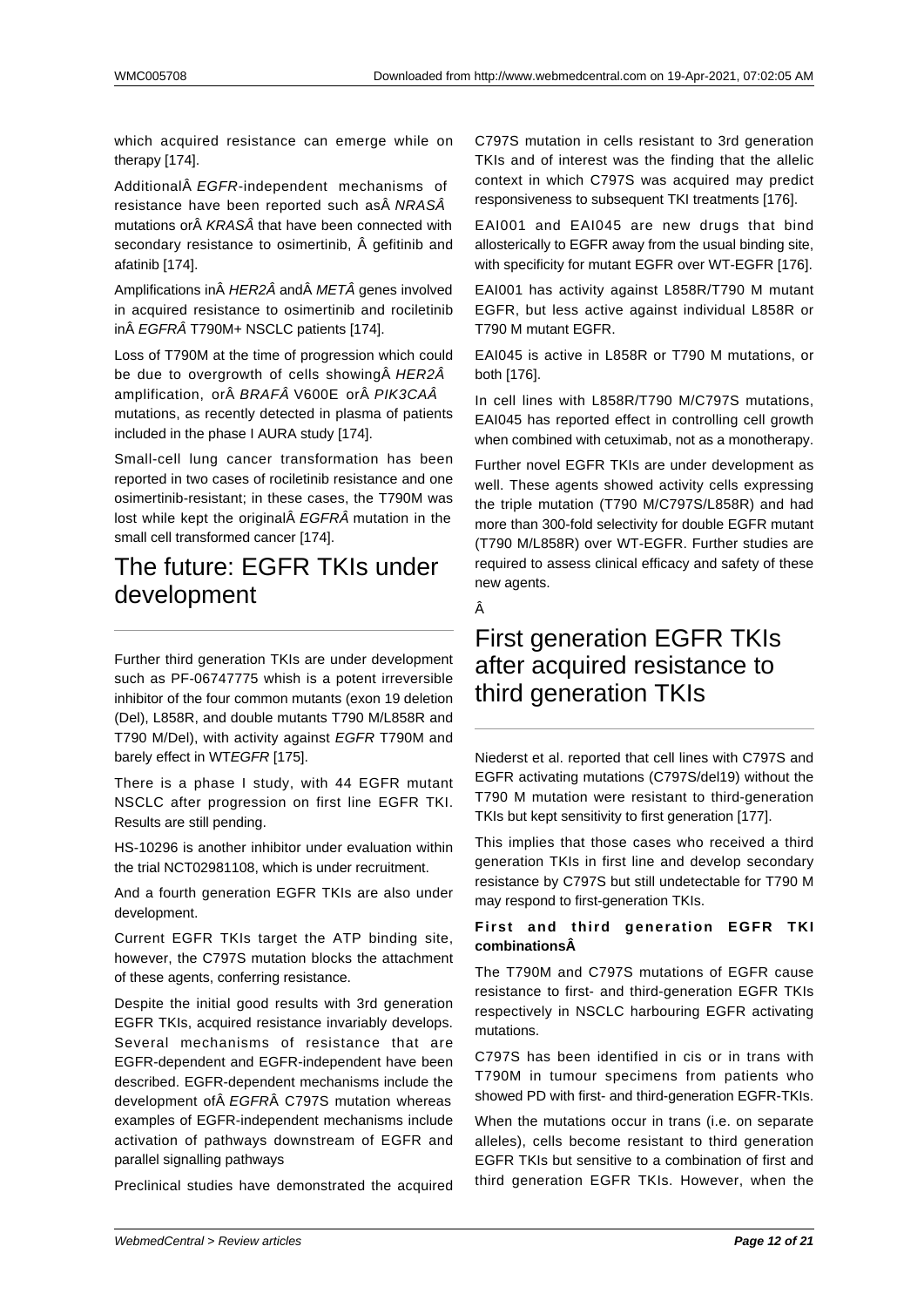mutations are in cis, no EGFR TKIs alone or in combination are effective [178].

In a patient who developed the triple mutation (T790 M/C797S/del19) in trans after PD on osimertinib, the combination of erlotinib and osimertinib achieved partial response. After showing PD again, C797S in cis to T790 M appeared and the patient did not further respond with EGFR TKIs, requiring chemotherapy for disease control [179].

#### **Overcoming resistance to third generation TKIs with new agents**

The favourable toxicity profiles of the third-generation EGFRÂ TKIs make them particularly attractive for combination, and many trials are currently ongoing.

Navitoclax is a BCL-2 inhibitor which increased the apoptotic response of late-resistant EGFRÂ T790M cells with reduced sensitivity to EGFRÂ blockage. When combined with a third-generation EGFRÂ TKI WZ4002 (in preclinical development) induced more apoptosis compared to WZ4002 alone $\hat{A}$  in vivo $\hat{A}$  and $\hat{A}$ in vitro $\hat{A}$  analyses [180].

This could be a promising strategy for A EGFRA T790M-positive cancers that have a minimal apoptotic response to EGFRÂ inhibition [180].

When combined to trametinib, another MEKÂ inhibitor, it prevents the appearance of acquired resistance in EGFR-mutant lung cancer models. A phase Ib trial is ongoing to assess the tolerability of the osimertinib/navitoclax in patients with  $\hat{A}$  EGFR -mutant NSCLC following resistance to prior A EGFRA TKIs (NCT02520778).

## Conclusion

The identification of EGFR activating mutations in NSCLC and the development of targeted treatment has revolutionised the therapeutic landscape of NSCLC.

Different generations of EGFR-TKIs have been implemented in clinical practice as a step forward to personalised medicine.

However, despite the initial success, hopes were limited by the emergence of resistance.

The identification of the mechanisms behind this resistance will eventually lead us to the development of newer active drugs able to block multiple pathways at the same time to overcome this resistance.

The FLAURA trial has established osimertinib (third generation TKI) as an effective treatment for advanced EGFR mutant NSCLC in the first-line setting.

But further research is mandatory to develop newer generations of EGFR-TKIs and to understand the optimal therapeutic approach to achieve the goal of extending the natural history of the cancer with the lowest rate of side effects as possible.

Patient selection has already improved, which is crucial to decide what would be the best strategy to get durable OS and quality of life.

Several EGFR-TKIs are now available in clinical practice, but the best sequence for administration of these drugs to optimise the blockage of the EGFR signalling has not been determined.

Comprehensive characterization of resistance mechanisms for each EGFR-TKI will serve to a better understanding of how to develop more effective strategies.

### References

- 1. IARC. Cancer Incidence, Mortality and Prevalence Worldwide GLOBOCAN 2012. http://gco.iarc.fr/.
- 2. Jemal A, Bray F, Center MM et al. Global cancer statistics. CA Cancer J Clin 2011; 61: 69–90.
- 3. Couraud S, Zalcman G, Milleron B, et al. Lung cancer in never smokers--a review. Eur J Cancer [2012;48:1299-31](http://gco.iarc.fr/)1)
- 4. Jackman DM, Zhang Y, Dalby C, et al. Cost and Survival Analysis Before and After Implementation of Dana-Farber Clinical Pathways for Patients With Stage IV Non-Small-Cell Lung Cancer. J Oncol Pract. 2017;13:e346–e352.
- 5. Putora PM, Ess S, Panje C, et al Prognostic significance of histology after resection of brain metastases and whole brain radiotherapy in non-small cell lung cancer (NSCLC). Clin Exp Metastasis. 2015;32:143–149.
- 6. Rasco DW, Yan J, Xie Y, et al. Looking beyond surveillance, epidemiology, and end results: patterns of chemotherapy administration for advanced non-small cell lung cancer in a contemporary, diverse population. J Thorac Oncol. 2010;5:1529–1535.
- 7. Kelly K, Crowley J, Bunn PA Jr, et al. randomized phase III trial of paclitaxel plus carboplatin versus vinorelbine plus cisplatin in the treatment of patients with advanced non--small-cell lung cancer: a Southwest Oncology Group trial. J Clin Oncol 2001;19:3210-8.
- 8. Scagliotti GV, De Marinis F, Rinaldi M, et al. Phase III randomized trial comparing three platinum-based doublets in advanced non-small-cell lung cancer. J Clin Oncol 2002;20:4285-91.
- 9. Schiller JH, Harrington D, Belani CP, et al.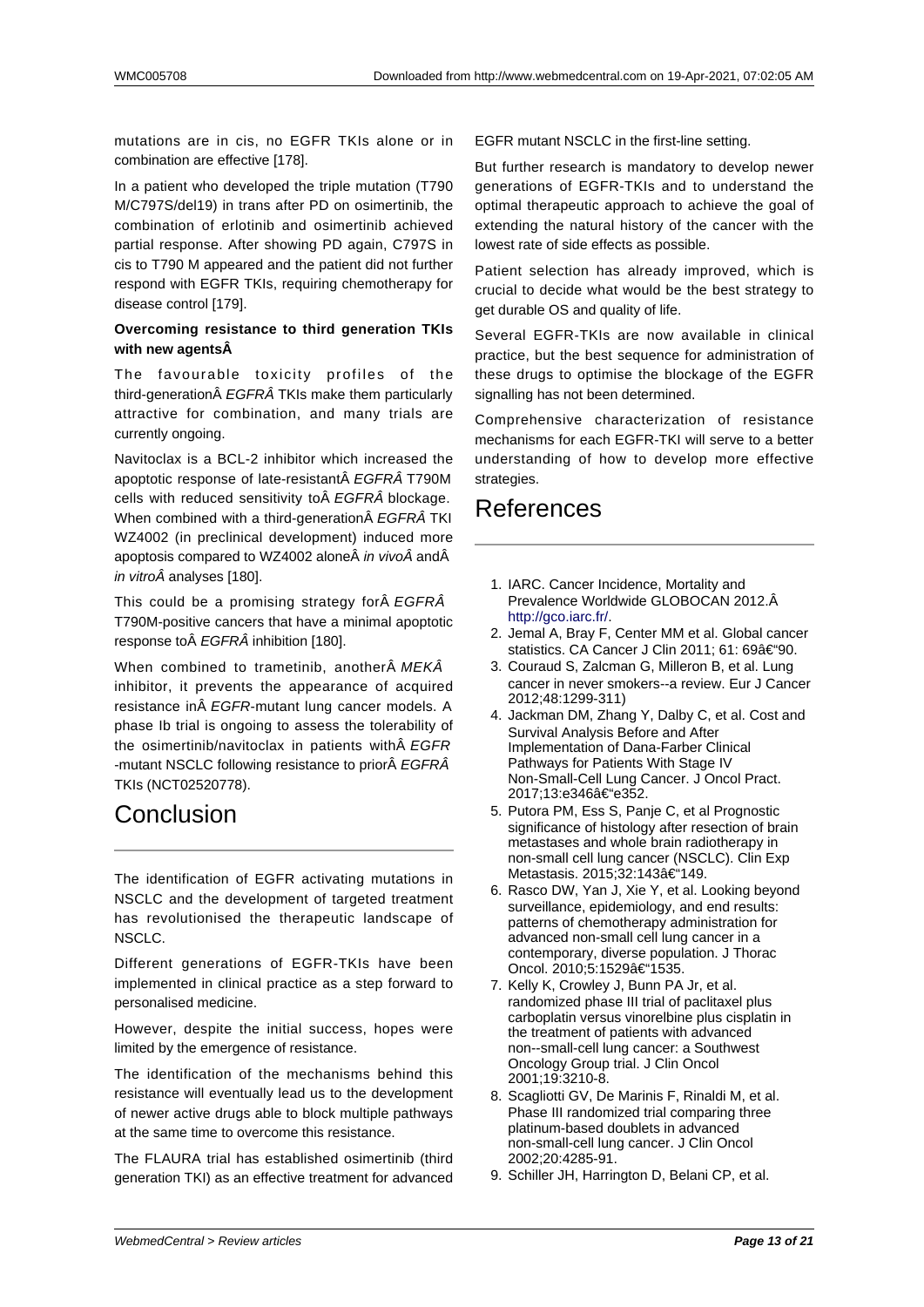Comparison of four chemotherapy regimens for advanced non-smallcell lung cancer. N Engl J Med 2002;346:92-8.

- 10. Fossella F, Pereira JR, von Pawel J, et al. Randomized, multinational, phase III study of docetaxel plus platinum combinations versus vinorelbine plus cisplatin for advanced non-small-cell lung cancer: the TAX 326 study group. J Clin Oncol 2003;21:3016-24.
- 11. Sandler A, Â Gray R, Â Perry MC, Â et al. Paclitaxel-carboplatin alone or with bevacizumab for non-small-cell lung cancer. A N Engl J Med. 2006 Dec 14;355(24):2542-50.
- 12. Masters GA, Temin S, Azzoli CG, et al. Systemic [Therapy fo](https://www.ncbi.nlm.nih.gov/pubmed/?term=Sandler%20A%5BAuthor%5D&cauthor=true&cauthor_uid=17167137)r [Stage IV](https://www.ncbi.nlm.nih.gov/pubmed/?term=Gray%20R%5BAuthor%5D&cauthor=true&cauthor_uid=17167137) [Non-Small-](https://www.ncbi.nlm.nih.gov/pubmed/?term=Perry%20MC%5BAuthor%5D&cauthor=true&cauthor_uid=17167137)Cell Lung Cancer: American Society of Clinical Oncology Clinical Practice Guideline Upda[te. J Clin Onco](https://www.ncbi.nlm.nih.gov/pubmed/17167137)l 2015;33:3488-515.
- 13. Gridelli C, Ardizzoni A, Le Chevalier T, et al. Treatment of advanced non-small-cell lung cancer patients with ECOG performance status 2: results of an European Experts Panel. Ann Oncol 2004;15:419-26.
- 14. Tomasini P, Barlesi F, Mascaux C, Greillier L. Pemetrexed for advanced stage nonsquamous non-small cell lung cancer: latest evidence about its extended use and outcomes. A Ther Adv Med Oncol 2016, Vol. 8(3) 198–208
- 15. Sacha T. Imatinib in chronic myeloid leukemia: an overview. Â Mediterr J Hematol Infect Dis. 2014;6(1):e2014007. Published 2014 Jan 2.
- 16. Druker BJ, Talpaz M, Resta DJ, et al. Efficacy and safety of a specific inhibitor of the BCR-ABL tyrosine kinase in chronic myeloid leukemia. Â N Engl J Med A 2001;344:1031-1037
- 17. Lindeman NI, Cagle PT, Beasley MB et al. Molecular testing guideline for selection of lung cancer patients for EGFR and ALK tyrosine kinase inhibitors: guideline from the College of American Pathologists, International Association for the Study of Lung Cancer, and Association for Molecular Pathology. J Thorac Oncol 2013; 8: 823–859.
- 18. Kerr KM, Bubendorf L, Edelman MJ et al. Second ESMO consensus conference on lung cancer: pathology and molecular biomarkers for non-small-cell lung cancer. Ann Oncol 2014; 25: 1681–1690.
- 19. Lindeman N, Cagle P, Aisner D et al. Updated molecular testing guideline for the selection of lung cancer patients for treatment with targeted tyrosine kinase inhibitors: guideline from the College of American Pathologists, the International Association for the Study of Lung Cancer, and the Association for Molecular Pathology. Arch Pathol Lab Med 2018; 142: 321–346.
- 20. Maemondo, M.; Inoue, A.; Kobayashi, K.; et al. Gefitinib or chemotherapy for non-small-cell lung cancer with mutated EGFR. N. Engl. J. Med. 2010, 362, 2380†2388. [CrossRef] [PubMed]
- 21. Mitsudomi, T.; Morita, S.; Yatabe, Y.; et al Gefitinib versus cisplatin plus docetaxel in patients with non-small-cell lung cancer harbouring mutations of the epidermal growth factor receptor (WJTOG3405): An open label,

randomised phase 3 trial. Lancet Oncol. 2010, 11, 121–128. [CrossRef]

- 22. Zhou, C.; Wu, Y.L.; Chen, G.; et al Erlotinib versus chemotherapy as first-line treatment for patients with advanced EGFR mutation-positive non-small-cell lung cancer (OPTIMAL, CTONG-0802): A multicentre, open-label, randomised, phase 3 study. Lancet Oncol. 2011, 12, 735–742.
- 23. Rosell, R.; Carcereny, E.; Gervais, R.; et al. Erlotinib versus standard chemotherapy as first-line treatment for European patients with advanced EGFR mutation-positive non-small-cell lung cancer (EURTAC): A multicentre, open-label, randomised phase 3 trial. Lancet Oncol. 2012, 13, 239–246.
- 24. Sequist, L.V.; Yang, J.C.; Yamamoto, N.; et al. Phase III study of afatinib or cisplatin plus pemetrexed in patients with metastatic lung adenocarcinoma with EGFR mutations. J. Clin. Oncol. 2013, 31, 3327â€"3334.
- 25. Wu, Y.L.; Zhou, C.; Hu, C.P.; et al. Afatinib versus cisplatin plus gemcitabine for first-line treatment of Asian patients with advanced non-small-cell lung cancer harbouring EGFR mutations (LUX-Lung 6): An open-label, randomised phase 3 trial. Lancet Oncol. 2014, 15, 213–222.
- 26. Inamura K, Ninomiya H, Ishikawa Y, et al. Is the epidermal growth factor receptor status in lung cancers reflected in clinicopathologic features? Arch PatholLab Med 2010;134:66-72.
- 27. Gupta R, Dastane AM, Forozan F, et al. Evaluation of EGFR abnormalities in patients with pulmonary adenocarcinoma:the need to test neoplasms with more than one method. Mod Pathol 2009;22:128-33.
- 28. Shigematsu H, Gazdar AF. Somatic mutations of epidermal growth factor receptor signaling pathway in lung cancers. Int J Cancer 2006;118:257-62.
- 29. Suzuki M, Shigematsu H, Hiroshima K, et al.Epidermal growth factor receptor expression status in lung cancer correlates with its mutation. Hum Pathol 2005;36:1127-34.
- 30. Johnson JL, Pillai S, Chellappan SP. Genetic and biochemical alterations in non-small cell lung cancer. Biochem Res Int 2012;2012:940405.
- 31. Jackman DM, Miller VA, Cioffredi LA, Â et al. Â Impact of epidermal growth factor receptor and KRAS mutations on clinical outcomes in previously untreated non-small cell lung cancer patients: Results of an online tumor registry of clinical trials. Clin Cancer Res 2009;15:5267-73.
- 32. <sup>32.ÂÂÂÂÂÂÂ</sup> Lin L, Bivona TG. Mechanisms of resistance to epidermal growth factor receptor inhibitors and novel therapeutic strategies to overcome resistance in NSCLC patients. Chemother Res Pract 2012;2012:817297
- 33. Wang, J.; Wang, B.; Chu, H.; Yao, Y. Intrinsic resistance to EGFR tyrosine kinase inhibitors in advanced non-small-cell lung cancer with activating EGFR mutations. Onco. Targets Ther. 2016, 9, 3711–3726.
- 34. Bartholomew C, Eastlake L, Dunn P, et al. EGFR targeted therapy in lung cancer; an evolving story.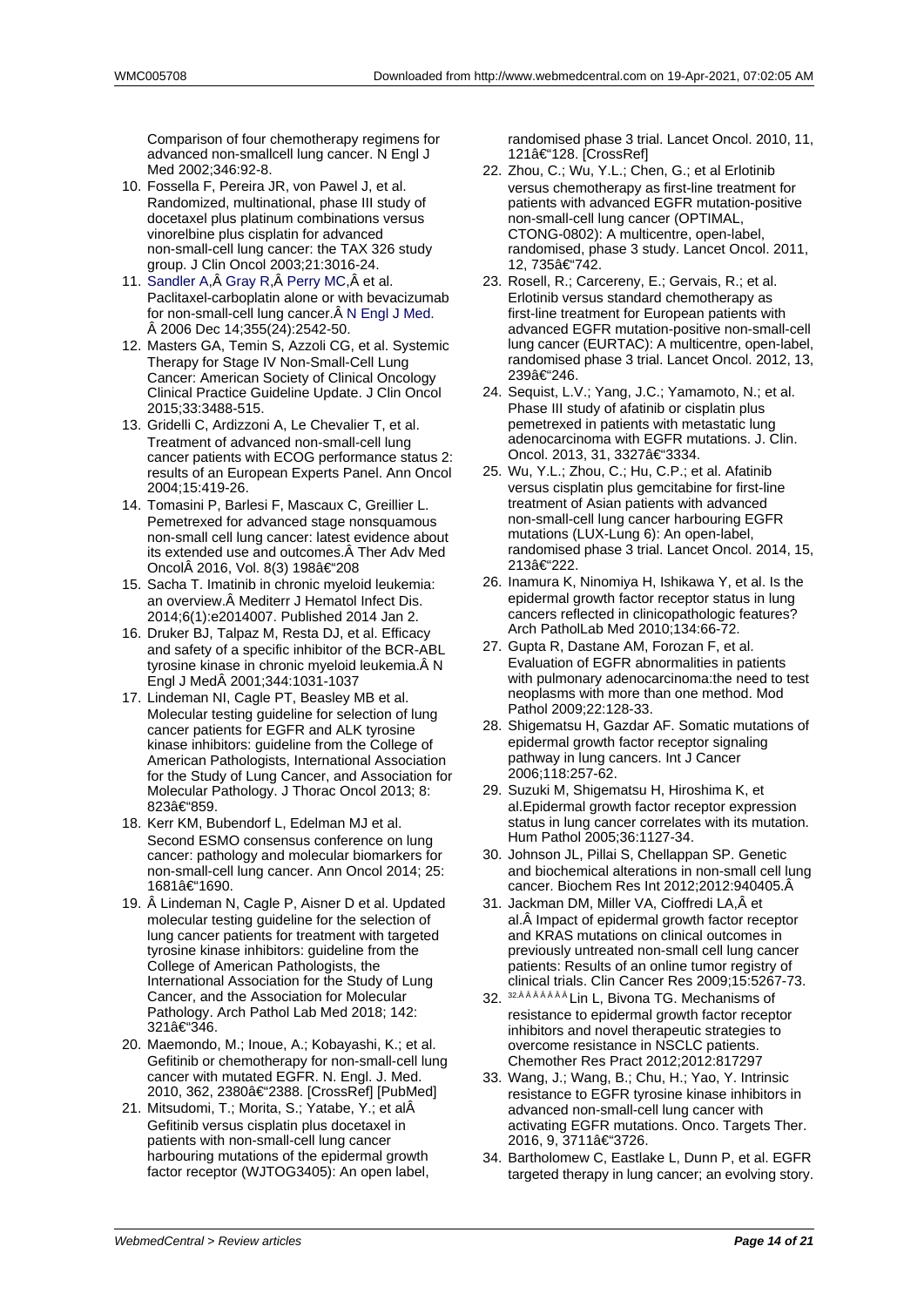Respir Med Case Rep 2017;20:137-40.

- 35. Mok TS, Wu Y-L, Thongprasert S, et al. Gefitinib or carboplatin–paclitaxel in pulmonary adenocarcinoma. N Engl J Med (2009) 361:947â€"57. doi:10.1056/NEJMoa0810699 7.
- 36. Han J-Y, Park K, Kim S-W, et al. First-SIGNAL: first- line single-agent iressa versus gemcitabine and cisplatin trial in never-smokerswith adenocarcinoma of the lung. $\hat{A}$  J Clin Oncol (2012) 30:1122†8. doi:10.1200/ JCO.2011.36.8456 8.
- 37. Inoue A, Kobayashi K, Maemondo M, et al. Updated overall survival results from a randomized phase III trial comparing gefitinib with carboplatin-paclitaxel for chemo-na $\tilde{A}$  ve non-small cell lung can-cer with sensitive EGFR gene mutations (NEJ002). Ann Oncol (2013) 24:54–9. doi:10.1093/annonc/mds214 9.
- 38. Pao W, Wang TY, Riely GJ, Â et al: KRAS mutations and primary resistance of lung adenocarcinomas to gefitinib or erlotinib. PLoS Med $\hat{A}$  2: e17, 2005.
- 39. Jiang J, Greulich H, Janne PA, et al. Epidermal growth factor-independent transformation of Ba/F3 cells with cancer-derived epidermal growth factor receptor mutants induces gefitinib-sensitive cell cycle progression. Cancer Res 65: 8968-8974, 2005.
- 40. Metro G, Chiari R, Duranti S, Â et al: Impact of specific mutant KRAS on clinical outcome of EGFR-TKI-treated advanced non-small cell lung cancer patients with an EGFR wild type genotype. Lung Cancer 78: 81-86, 2012.
- 41. Kris MG, Natale RB, Herbst RS, et al. Efficacy of gefitinib, an inhibitor of the epidermal growth factor receptor tyrosine kinase, in symptomatic patients with non-small cell lung cancer: a randomized trial. JAMA2003;290:2149-2158
- 42. Fukuoka M, Yano S, Giaccone G, et al. Multi-institutional randomized phase II trial of gefitinib for previously treated patients with advanced non-small-cell lung cancer. A J Clin OncolA 2003;21:2237-2246
- 43. Giaccone G, Herbst RS, Manegold C, et al. Gefitinib in combination with gemcitabine and cisplatin in advanced non-small-cell lung cancer: a phase III trial -- INTACT 1. J Clin Oncol 2004;22:777-784
- 44. Herbst RS, Giaccone G, Schiller JH, et al. Gefitinib in combination with paclitaxel and carboplatin in advanced non-small-cell lung cancer: a phase III trial -- INTACT 2. J Clin Oncol $\hat{A}$  2004;22:785-794
- 45. Kazandjian D, Blumenthal GM, Yuan W, et al. FDA Approval of Gefitinib for the Treatment of Patients with Metastatic EGFR Mutation-Positive Non-Small Cell Lung Cancer. Clin Cancer Res 2016;22:1307-12.
- 46. Thatcher N, Chang A, Parikh P, et al. Gefitinib plus best supportive care in previously treated patients with refractory advanced non-small-cell lung cancer: results from a randomised, placebo-controlled, multicentre study (Iressa Survival Evaluation in Lung Cancer). Lancet 2005;366:1527-37.
- 47. Kim ES, Hirsh V, Mok T, et al. Gefitinib versus

docetaxel in previously treated non-small-cell lung cancer (INTEREST): a randomised phase III trial. Lancet 2008;372:1809-18.

- 48. Giaccone G, Herbst RS, Manegold C, et al. Gefitinib in combination with gemcitabine and cisplatin in advanced non-small-cell lung cancer: a phase III trial--INTACT 1. J Clin Oncol 2004;22:777-84.
- 49. Sordella R, Bell DW, Haber DA, et al. Gefitinib-sensitizing EGFR mutations in lung cancer activate anti-apoptotic pathways. Science 2004;305:1163-7.
- 50. Lynch TJ, Bell DW, Sordella R, et al. Activating mutations in the epidermal growth factor receptor underlying responsiveness of non-small-cell lung cancer to gefitinib. N Engl J Med 2004;350:2129-39.
- 51. Paez JG, Janne PA, Lee JC, et al. EGFR mutations in lung cancer: correlation with clinical response to gefitinib therapy. Science 2004;304:1497-500.
- 52. Tsao MS, Sakurada A, Cutz JC, et al. Erlotinib in lung cancer - molecular and clinical predictors of outcome. N Engl J Med 2005;353:133-44.
- 53. Inoue A, Kobayashi K, Maemondo M, et al. Updated overall survival results from a randomized phase III trial comparing gefitinib with carboplatin-paclitaxel for chemo-naive non-small cell lung cancer with sensitive EGFR gene mutations (NEJ002). Ann Oncol 2013;24:54-9.
- 54. Soria JC, Wu YL, Nakagawa K, et al. Gefitinib plus chemotherapy versus placebo plus chemotherapy in EGFR-mutation-positive non-small-cell lung cancer after progression on first-line gefitinib (IMPRESS): a phase 3 randomised trial. Lancet Oncol. 2015; 16:990â€"8. https://doi.org/10.1016/S1470-2045(15)00121-7.
- 55. Ganjoo KN, Wakelee H. Review of erlotinib in the treatment of advanced non-small cell lung cancer. Biologics. 2007;1(4):335â€"346.
- 56. Cappuzzo F, Ciuleanu T, Stelmakh L, et al. Erlotinib as maintenance treatment in advanced non-small-cell lung cancer: a multicentre, randomised, placebo-controlled phase 3 study. Lancet Oncol.A 2010 Jun; 11(6): 521-9.
- 57. [Wu YL, Zhou](https://www.ncbi.nlm.nih.gov/pubmed/?term=Cappuzzo%20F%5BAuthor%5D&cauthor=true&cauthor_uid=20493771) [C, Liam CK,](https://www.ncbi.nlm.nih.gov/pubmed/?term=Ciuleanu%20T%5BAuthor%5D&cauthor=true&cauthor_uid=20493771) et [al. First-line](https://www.ncbi.nlm.nih.gov/pubmed/?term=Stelmakh%20L%5BAuthor%5D&cauthor=true&cauthor_uid=20493771) erlotinib versus gemcitabine/cisplatin in patients with advanced EGFR mutation-positive non-small-cell lung cancer: analyses from the phase III, [randomized, o](https://www.ncbi.nlm.nih.gov/pubmed/20493771)pen-label, ENSURE study. Ann Oncol 2015;26:1883-9.
- 58. Herbst RS, Prager D, Hermann R, et al.Â TRIBUTE Investigator Group. TRIBUTE: a phase III trial of erlotinib hydrochloride (OSI-774) combined with carboplatin and paclitaxel chemotherapy in advanced non-small-cell lung cancer. Â J C[lin Oncol.](https://www.ncbi.nlm.nih.gov/pubmed/?term=Prager%20D%5BAuthor%5D&cauthor=true&cauthor_uid=16043829) Â [2005 Sep](https://www.ncbi.nlm.nih.gov/pubmed/?term=Hermann%20R%5BAuthor%5D&cauthor=true&cauthor_uid=16043829) [1;23\(25\):5892-9. Epub 2005](https://www.ncbi.nlm.nih.gov/pubmed/?term=TRIBUTE%20Investigator%20Group%5BCorporate%20Author%5D) Jul 25.
- 59. Gatzemeier U, Pluzanska A, Szczesna A, et al. Phase III study of erlotinib in combination with cisplatin and gemcitabine in advanced non-smal[l-cell lung can](https://www.ncbi.nlm.nih.gov/pubmed/16043829)cer: the Tarceva Lung Cancer Investigation Trial. Â J Clin Oncol. Â 2007 [Apr 20;25\(12\):](https://www.ncbi.nlm.nih.gov/pubmed/?term=Gatzemeier%20U%5BAuthor%5D&cauthor=true&cauthor_uid=17442998)1[545-52.](https://www.ncbi.nlm.nih.gov/pubmed/?term=Pluzanska%20A%5BAuthor%5D&cauthor=true&cauthor_uid=17442998)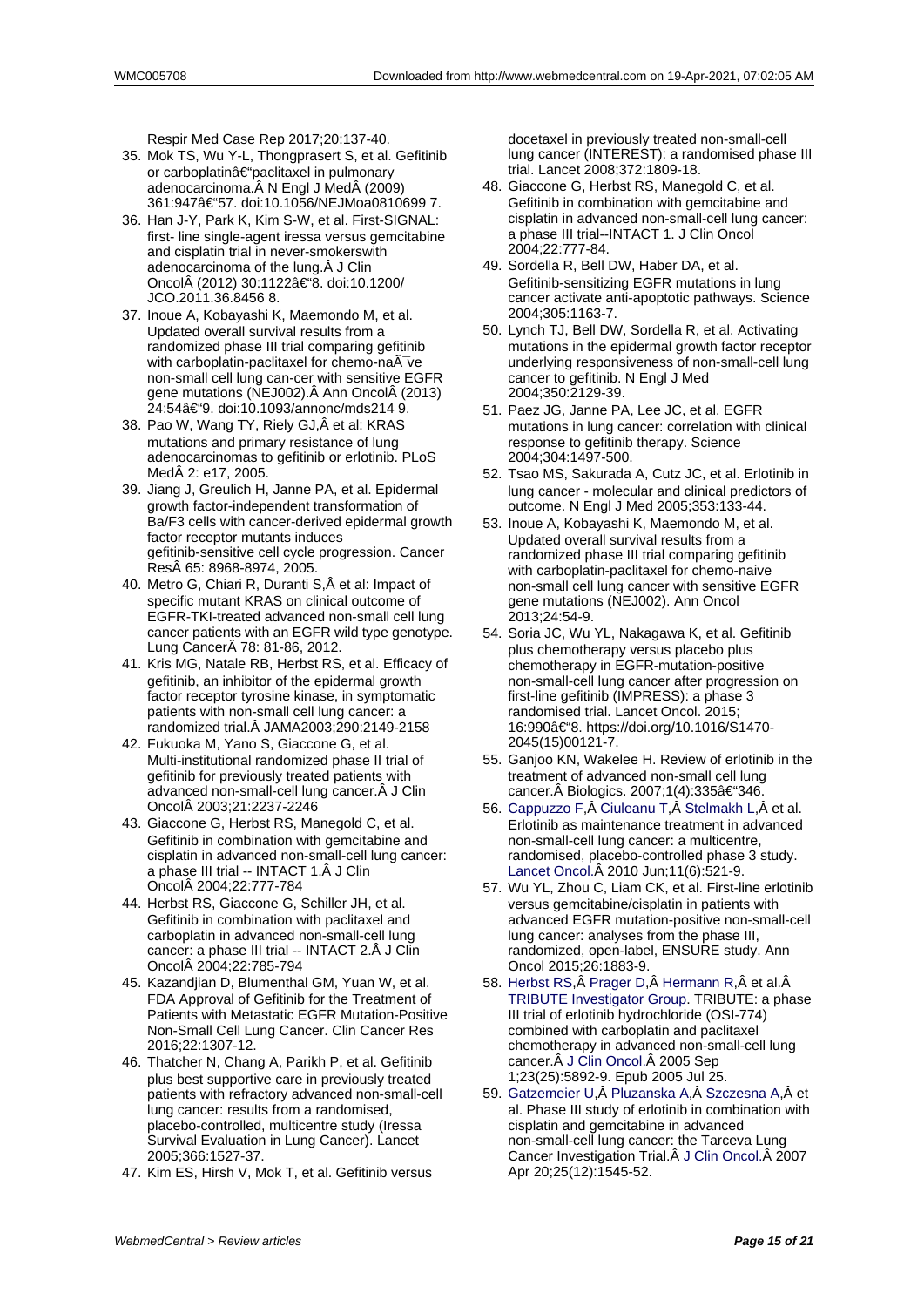- 60. Lee SM, Khan I, Upadhyay S, et al. First-line erlotinib in patients with advanced non-small-cell lung cancer unsuitable for chemotherapy (TOPICAL): a double-blind, placebo-controlled, phase 3 trial. Â Lancet Oncol. Â 2012 [Nov;13\(](https://www.ncbi.nlm.nih.gov/pubmed/?term=Lee%20SM%5BAuthor%5D&cauthor=true&cauthor_uid=23078958)11[\):1161-](https://www.ncbi.nlm.nih.gov/pubmed/?term=Khan%20I%5BAuthor%5D&cauthor=true&cauthor_uid=23078958)7[0.](https://www.ncbi.nlm.nih.gov/pubmed/?term=Upadhyay%20S%5BAuthor%5D&cauthor=true&cauthor_uid=23078958)
- 61. Garassino MC, A Martelli O, A Broggini M, A et al. Erlotinib versus docetaxel as second-line treatment of patients with advanced non-small-cell l[ung cancer an](https://www.ncbi.nlm.nih.gov/pubmed/23078958)d wild-type EGFR tumours (TAILOR): a randomised controlled [trial. Lancet O](https://www.ncbi.nlm.nih.gov/pubmed/?term=Garassino%20MC%5BAuthor%5D&cauthor=true&cauthor_uid=23883922)n[col. 2013](https://www.ncbi.nlm.nih.gov/pubmed/?term=Martelli%20O%5BAuthor%5D&cauthor=true&cauthor_uid=23883922) [Sep;14\(10\):9](https://www.ncbi.nlm.nih.gov/pubmed/?term=Broggini%20M%5BAuthor%5D&cauthor=true&cauthor_uid=23883922)81-8. doi: 10.1016/S1470-2045(13)70310-3. Epub 2013 Jul 22.
- 62. Kawaguchi T, Ando M, Asami K, et al. Randomized phase III trial of erlotinib versus docet[axel as second](https://www.ncbi.nlm.nih.gov/pubmed/23883922)- or third-line therapy in patients with advanced non-small-cell lung cancer: Docetaxel and Erlotinib Lung Cancer [Trial \(DELTA\)](https://www.ncbi.nlm.nih.gov/pubmed/?term=Kawaguchi%20T%5BAuthor%5D&cauthor=true&cauthor_uid=24841974). J Clin Oncol. 2014 Jun 20;32(18):1902-8.
- 63. Urata Y, Katakami N, Morita S, et al. Randomized Phase III Study Comparing Gefitinib With Erlotinib in Patients With Previously Treated Advanced Lung [Adenocarcino](https://www.ncbi.nlm.nih.gov/pubmed/24841974)ma: WJOG 5108L. J Clin Oncol. [2016 Sep](https://www.ncbi.nlm.nih.gov/pubmed/?term=Morita%20S%5BAuthor%5D&cauthor=true&cauthor_uid=27022112) [20;34\(2](https://www.ncbi.nlm.nih.gov/pubmed/?term=Urata%20Y%5BAuthor%5D&cauthor=true&cauthor_uid=27022112)7):[3248-57.](https://www.ncbi.nlm.nih.gov/pubmed/?term=Katakami%20N%5BAuthor%5D&cauthor=true&cauthor_uid=27022112)
- 64. Watanabe M, Kawaguchi T, Isa S, et al. Ultra-sensitive detection of the pretreatment EGFR T790M mutation in non-small cell lung cancer p[atients with a](https://www.ncbi.nlm.nih.gov/pubmed/27022112)n EGFR activating mutation using droplet digital PCR. Clin Cancer Res. 2015;21:3552–60.
- 65. Hata A, Katakami N, Yoshioka H, et al. Rebiopsy of non-small cell lung cancer patients with acquired resistance to epidermal growth factor receptor-tyrosine kinase inhibitor: comparison between T790M mutation-positive and mutation-negative populations. Cancer. 2013;119:4325–32.
- 66. Denis MG, Vallee A, Theoleyre S. EGFR T790M resistance mutation in non small-cell lung carcinoma. Clin Chim Acta. 2015;444:81a€"5.
- 67. Kuiper JL, Heideman DA, Thunnissen E, et al. Incidence of T790M mutation in (sequential) rebiopsies in EGFRmutated NSCLC-patients. Lung Cancer. 2014;85:19–24.
- 68. Morgillo F, Della Corte CM, Fasano M, Ciardiello F. Mechanisms of resistance to EGFR-targeted drugs: lung cancer. ESMO Open. 2016; 1:e000060. https://doi. org/10.1136/esmoopen-2016-000060.
- 69. Galvani E, Sun J, Leon LG, et al. NF-κB drives acquired resistance to a novel mutant-selective EGFR inhibitor. Oncotarget2015;6:42717-32.
- 70. Voortman J, Checi?ska A, Giaccone G. The proteasomal and apoptotic phenotype determine bortezomib sensitivity of non-small cell lung cancer cells. Mol Cancer 2007;6:73.
- 71. Voortman J, Pham TV, Knol JC, et al. Prediction of outcome of non-small cell lung cancer patients treated with chemotherapy and bortezomib by time-course MALDI-TOF-MS serum peptide profiling. Proteome Sci 2009;7:34.
- 72. Ceresa C, Giovannetti E, Voortman J, et al. Bortezomib induces schedule-dependent

modulation of gemcitabine pharmacokinetics and pharmacodynamics in non-small cell lung cancer and blood mononuclear cells. Mol Cancer Ther 2009;8:1026-36.

- 73. Takeda M, Nakagawa K. First and second generation EGFR-TKIs are all replaced to osimertinib in chemo naà ve EGFR mutation positive NSCLC? Int J Mol Sci 2019;20:146.
- 74. Deeks E, Keating G. Afatinib in advanced NSCLC: a profile of its use. Drugs Ther Perspect (2018) 34:89–98.
- 75. Park K, Tan E-H, O'Byrne K, et al. Afatinib versus gefitinib as first-line treatment of patients with EGFR mutation-positive nonsmall-cell lung cancer (LUX-Lung 7): a phase 2B, open-label,randomised controlled trial. Lancet Oncol. 2016;17(5):577–89.
- 76. Yang JC-H, Wu Y-L, Schuler M, et al. Afatinib versus cisplatin based chemotherapy for EGFR mutation-positive lung adenocarcinoma (LUX-Lung 3 and LUX-Lung 6): analysis of overall survival data from two randomised, phase 3 trials. Lancet Oncol 2015;16(2):141†51.
- 77. Kato T, Yoshioka H, Okamoto I, et al. Afatinib versus cisplatin plus pemetrexed in Japanese patients with advanced non-small cell lung cancer harboring activating EGFR mutations: subgroupanalysis of LUX-Lung 3. Cancer Sci. 2015;106(9):1202–11.
- 78. Soria J-C, Felip E, Cobo M, et al. Afatinib versus erlotinib as second-line treatment of patients with advanced squamous cell carcinoma of the lung (LUX-Lung 8): an open-label randomised controlled phase 3 trial. Lancet Oncol. 2015;16(8):897–907.
- 79. Sequist LV, Besse B, Lynch TJ, et al. Neratinib, an irreversible pan-ErbB receptor tyrosine kinase inhibitor: results of a phase II trial in patients with advanced non-small-cell lung cancer. Â J Clin Oncol (2010) 28:3076–83.
- 80. Miller VA, Hirsh V, Cadranel J, et al. Afatinib versus placebo for patients with advanced, metastatic non-small-cell lung cancer after failure of erlotinib, gefitinib, or both, and one or two lines of chemotherapy (LUX-Lung 1): a phase 2b/3 randomised trial. Lancet Oncol (2012) 13:528–38.
- 81. Reckamp KL, Giaccone G, Camidge DR, et al. A phase 2 trial of dacomitinib (PF-00299804), an oral, irrevers-ible pan-HER (human epidermal growth factor receptor) inhibitor, in patients with advanced non-small cell lung cancer after failure of prior chemotherapy and erlotinib. Ä Cancer Ä (2014) 120:1145†"54. doi:10.1002/ cncr.28561
- 82. Schuler M, Yang JC, Park K, et al. Afatinib beyond progression in patients with non-small-cell lung cancer following chemotherapy, erlotinib/gefitinib and afatinib: phase III randomized LUX-Lung 5 trial. Â Ann [Oncol. 20](https://www.ncbi.nlm.nih.gov/pubmed/?term=Schuler%20M%5BAuthor%5D&cauthor=true&cauthor_uid=26646759)1[6 Mar;27\(](https://www.ncbi.nlm.nih.gov/pubmed/?term=Yang%20JC%5BAuthor%5D&cauthor=true&cauthor_uid=26646759)3)[:417-23](https://www.ncbi.nlm.nih.gov/pubmed/?term=Park%20K%5BAuthor%5D&cauthor=true&cauthor_uid=26646759). doi: 10.1093/annonc/mdv597. Epub 2015 Dec 8.
- 83. Engelman, J.A.; Zejnullahu, K.; Gale, C.M.; et al. PF00299804, an irreversible pan-ERBB inhibitor, is effective in lung cancer models with E[GFR](https://www.ncbi.nlm.nih.gov/pubmed/26646759) and [ERBB2](https://www.ncbi.nlm.nih.gov/pubmed/26646759) mutations that are resistant to gefitinib. Cancer Res. 2007, 67, 11924†11932.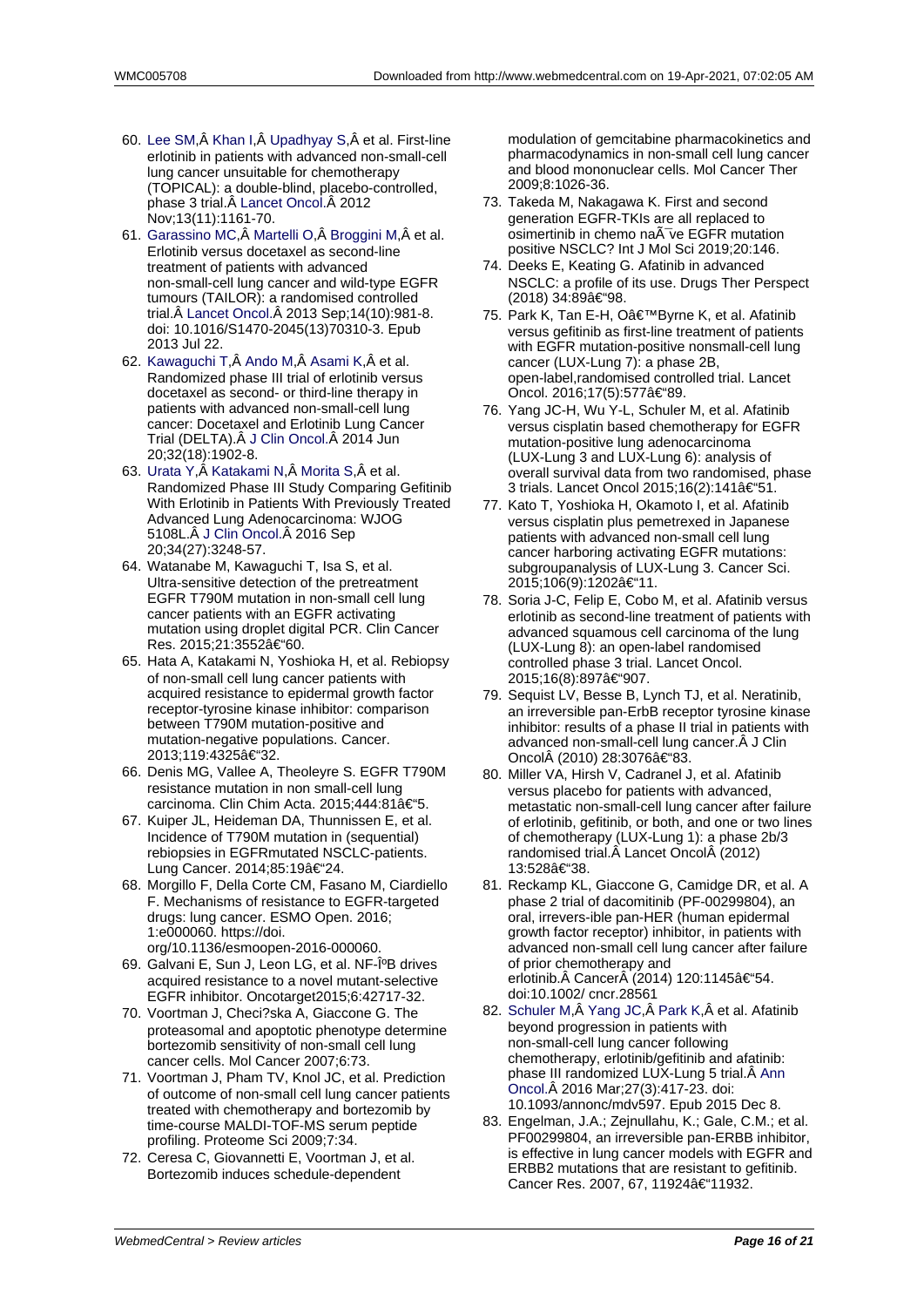- 84. Janne, P.A.; Ou, S.H.; Kim, D.W.; et al. Dacomitinib as first-line treatment in patients with clinically or molecularly selected advanced non-small-cell lung cancer: A multicentre, open-label, phase 2 trial. Lancet Oncol. 2014, 15, 1433–1441.
- 85. Wu, Y.L.; Cheng, Y.; Zhou, X.; et al. Dacomitinib versus gefitinib as first-line treatment for patients with EGFR-mutation-positive non-small-cell lung cancer (ARCHER 1050): A randomised, open-label, phase 3 trial. Lancet Oncol. 2017, 18, 1454–1466.
- 86. Ramalingam SS, Blackhall F, Krzakowski M, et al. Randomized phase II study of dacomitinib (PF-00299804), an irreversible pan-human epidermal growth factor receptor inhibitor, versus erlotinib in patients with advanced non-small-cell lung cancer. Â J Clin Oncol. 2012;30:3337–3344.
- 87. Ramalingam SS, JĤnne PA, Mok TS, et al. Dacomitinib versus erlotinib in patients with advanced-stage, previously treated non-small-cell lung cancer (ARCHER 1009): a randomised, double-blind, phase 3 trial. Â Lancet Oncol. 2014;15:1369–1378.
- 88. Lavacchi D, Mazzoni F, Giaccone G. Clinical evaluation of dacomitinib for the treatment of metastatic non-small cell lung cancer (NSCLC): current perspectives. Drug Design, Development and Therapy 2019:13)
- 89. Lacouture ME, Â Keefe DM, Â Sonis S, Â et al. A phase II study (ARCHER 1042) to evaluate prophylactic treatment of dacomitinib-induced dermatologic and gastrointestinal adverse events in advanced non-small-cell lung cancer.Ann [Oncol. 2016](https://www.ncbi.nlm.nih.gov/pubmed/?term=Lacouture%20ME%5BAuthor%5D&cauthor=true&cauthor_uid=27287210) S[ep;27\(9\):17](https://www.ncbi.nlm.nih.gov/pubmed/?term=Keefe%20DM%5BAuthor%5D&cauthor=true&cauthor_uid=27287210)1[2-8. doi:](https://www.ncbi.nlm.nih.gov/pubmed/?term=Sonis%20S%5BAuthor%5D&cauthor=true&cauthor_uid=27287210) 10.1093/annonc/mdw227. Epub 2016 Jun 10.
- 90. Lau SCM, Batra U, Mok TSK, Loong HH. Dacomitinib in the Management of Advanced Non-Small-Cell Lung Cancer. A Drugs. A [201](https://www.ncbi.nlm.nih.gov/pubmed/27287210)9 [Jun;79](https://www.ncbi.nlm.nih.gov/pubmed/27287210)(8):823-831. doi: 10.1007/s40265-019-01115-y.
- 91. [Uchibori K](https://www.ncbi.nlm.nih.gov/pubmed/?term=Lau%20SCM%5BAuthor%5D&cauthor=true&cauthor_uid=31069718), [Inase N,](https://www.ncbi.nlm.nih.gov/pubmed/?term=Batra%20U%5BAuthor%5D&cauthor=true&cauthor_uid=31069718) A[raki M et a](https://www.ncbi.nlm.nih.gov/pubmed/?term=Mok%20TSK%5BAuthor%5D&cauthor=true&cauthor_uid=31069718)l. [Brigatinib](https://www.ncbi.nlm.nih.gov/pubmed/?term=Loong%20HH%5BAuthor%5D&cauthor=true&cauthor_uid=31069718) combined with anti-EGFR antibody overcomes osimertinib resistance in EGFR[-mutate](https://www.ncbi.nlm.nih.gov/pubmed/31069718)d non-small-cell lung cancer. Nat Commun 2017; 8: 14768.
- 92. Regales L, Gong Y, Shen R, et al. Dual targeting of EGFR can overcome a major drug resistance mutation in mouse models of EGFR mutant lung cancer. A J Clin InvestA (2009) 119:3000 $\hat{\mathbf{a}} \in \mathcal{A}$ 10. doi:10.1172/JCI38746
- 93. Janjigian YY, Smit EF, Groen HJM, et al. Dual inhibition of EGFR with afatinib and cetuximab in kinase inhibitor- resistant EGFR-mutant lung cancer with and without T790M mutations. $Å$  Cancer Discov $Å$  (2014) 4:1036 $â€$ "45. doi:10.1158/2159-8290.CD-14-0326
- 94. Wang S, Cang S, Liu D. Third-generation inhibitors targeting EGFR T790Mmutation in advanced non-small cell lung cancer. J Hematol Oncol. 2016;9:34.
- 95. Cross DA, Ashton SE, Ghiorghiu S, et al: AZD9291, an irreversible EGFR TKI, overcomes T790M-mediated resistance to EGFR inhibitors in lung cancer. Cancer Discov 4:1046-1061,

2014.

- 96. Goss G, Tsai C-M, Shepherd F.A, et al. Osimertinib for pretreated EGFR Thr790Met-positive advanced NSCLC (AURA2): a multicentre, open-label, single arm, phase 2 study. The Lancet Oncology 2016;17:1643-52.
- 97. Myung?Ju Ahn, Â Chun?Ming Tsai, Â Frances A. Shepherd et al. Â Â Osimertinib in patients with T790M mutation?positive, advanced non–small cell lung cancer: Long?term follow?up from a pooled analysis of 2 phase 2 studies. CAncer Volume125, Â Issue6Marc[h 15,](https://acsjournals.onlinelibrary.wiley.com/action/doSearch?ContribAuthorStored=Shepherd%2C+Frances+A) [2019Pages 892-](https://acsjournals.onlinelibrary.wiley.com/action/doSearch?ContribAuthorStored=Shepherd%2C+Frances+A)901
- 98. Soria J-C, Ohe Y, Vansteenkste J, et al. Osimertinib in Untreated EGFR-Mutated Advanced Nonâ€"Small-Cell Lung Cancer. N Engl J Med [2018; 378:113-125.](https://acsjournals.onlinelibrary.wiley.com/toc/10970142/2019/125/6)
- 99. Mok T, Wu Y-L, Ahn M-J, et al. Osimertinib or Platinum–Pemetrexed in EGFR T790M–Positive Lung Cancer. N Engl J Med 2017; 376:629-640.
- 100. Jonathan Wade Goldman, A Jean-Charles Soria, Â Heather A. Wakelee, Â et al. Â Updated results from TIGER-X, a phase I/II open label study of rociletinib in patients (pts) with advanced, recurrent T790M-positive non-small cell lung cancer (NSCLC). A Journal of Clinical Oncology 2016 Â 34:15\_suppl, Â 904[5-9045](https://ascopubs.org/doi/abs/10.1200/JCO.2016.34.15_suppl.9045)
- 101. [Sequist et al. Rociletinib in EGFR-mutated](https://ascopubs.org/doi/abs/10.1200/JCO.2016.34.15_suppl.9045) nonâ $\epsilon$ "small-cell lung cancer. Ä N Engl J Med A 2015;372:1700-1709
- 102. [Sequist LV, Soria](https://ascopubs.org/doi/abs/10.1200/JCO.2016.34.15_suppl.9045) J-C, Camidge DR. Update to rociletinib data with the RECIST confirmed response rate. N Engl J Med (2016) 374:2296–7. doi:10.1056/ NEJMc1602688
- 103. Lee K-O, Cha M, Kim M, et al. Discovery of HM61713 as an orally available and mutant EGFR selective inhibitor. A Clin Cancer Res (2014) 74(Suppl 19):LB–100. doi:10.1158/1538-7445.AM2014-LB-100 43.
- 104. Park K, Lee J-S, Lee KH, et al. Updated safety and efficacy results from phase I/II study of HM61713 in patients (pts) with EGFR mutation positive non-small cell lung cancer (NSCLC) who failed previous EGFR-tyrosine kinase inhibitor (TKI). J Clin Oncol (2015) 33: abstract 8084.
- 105. Park K, Lee J-S, Lee KH, et al. BI 1482694 (HM61713), an EGFR mutant-specific inhibitor, in T790M+ NSCLC: efficacy and safety at the RP2D. J Clin Oncol. 2016;34:9055.
- 106. Goto Y, Nokihara H, Murakami H, et al. ASP8273, a mutant-selective irreversible EGFR inhibitor in patients (pts) with NSCLC harboring EGFR activating mutations: Preliminary results of first-in-human phase I study in Japan. J of Clin Oncol. 2015;33(15\_suppl):8014–4.
- 107. Konagai S, Sakagami H, Yamamoto H, et al. Abstract 2586: ASP8273 selectively inhibits mutant EGFR signal pathway and induces tumor shrinkage in EGFR mutated tumor models. Cancer Res. 2015;75(15 Supplement):2586
- 108. Yu HA, Spira AI, Horn L, et al. Antitumor activity of ASP8273 300 mg in subjects with EGFR mutation-positive non-small cell lung cancer: Interim results from an ongoing phase 1 study. 2016;J of Clinical Oncol, 34(15\_suppl):9050–0.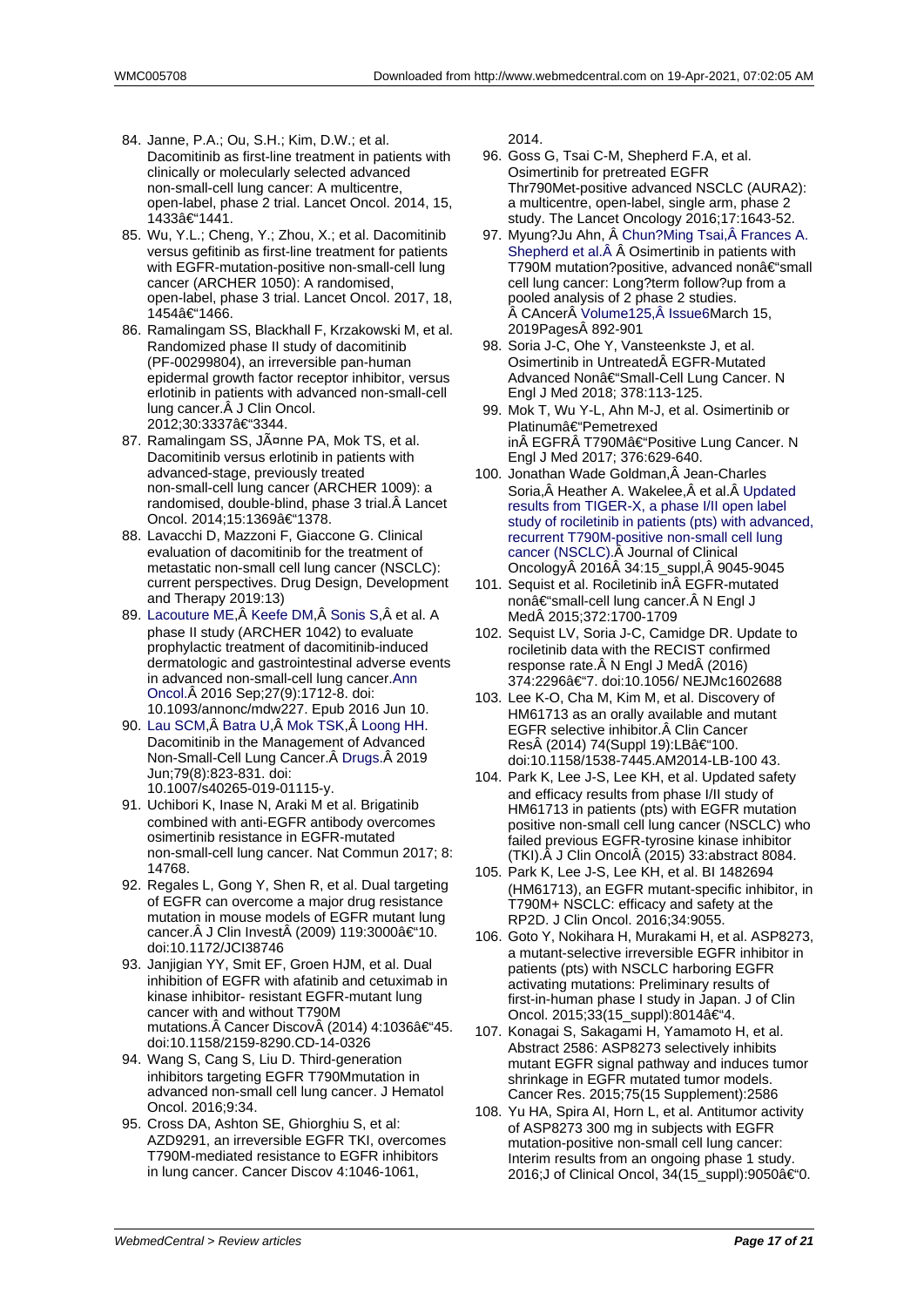- 109. Astellas Announces Decision to Discontinue ASP8273 Treatment Arm and Close Randomization for Clinical Study Protocol 8273-CL-0302 [http://newsroom.astellas.us/2017-05-10-Astellas -Announces-Decision-to-Discontinue-ASP8273-T reatment-and-Close-Randomization-for-Clinical-Study-Protocol-8273-CL-0302].
- 110. Xu X, Mao L, Xu W, et al. AC0010, an irreversible EGFR inhibitor selectively targeting mutated EGFRand overcoming T790M-induced resistance in animal models and lung cancer patients. Mol Cancer Ther. 2016;15(11):2586–97
- 111. Long Wu Y, Zhou Q, Liu X, et al: MA16.06 Phase I/II Study of AC0010, Mutant-Selective EGFR Inhibitor, in Non-Small Cell Lung Cancer (NSCLC) Patients with EGFR T790M Mutation, vol. 12; 2017.
- 112. Wang H, Zhang L, Zheng X, et al. The ability of avitinib to penetrate the blood brain barrier and its control of intraâ<sup>2</sup>'/extra- cranial disease in patients of non-small cell lung cancer (NSCLC) harboring EGFR T790M mutation. J of Clin Oncol. 2017;35(15\_suppl):e20613–3.
- 113. Lelais G, Epple R, Marsilje TH, et al. Discovery of (R,E)-N-(7-Chloro-1-(1-[4-(dimethylamino)but-2-e noyl]azepan-3-yl)-1H-benzo[d]imidazol-2-yl)-2-m ethylisonicotinamide (EGF816), a novel, potent, and WT sparing covalent inhibitor of oncogenic (L858R, ex19del) and resistant (T790M) EGFR mutants for the treatment of EGFR mutant non-small-cell lung cancers. J Med Chem. 2016;59(14):6671〓89.
- 114. Tan DSW, Yang JCH, Leighl NB: Updated results of a phase 1 study of EGF816, a third-generation, mutant-selective EGFR tyrosine kinase inhibitor (TKI), in advanced non-small cell lung cancer (NSCLC) harboring T790M. Journal of clinical oncology: official journal of the American Society of Clinical Oncology 2016(3415(Suppl):abstr9044).
- 115. Chevrier, S., Arnould, L., Ghiringhelli, F., et al. Â Next-generation sequencing analysis of lung and colon carcinomas reveals a variety of genetic alterations. Â Int J Oncol. 2014; 45: 1167–1174
- 116. Cancer Genome Atlas Research Network. Comprehensive molecular profiling of lung adenocarcinoma. Nature 2014, 511, 543†550. Erratum in Nature 2014, 514, 262.
- 117. Jordan, E.J.; Kim, H.R.; Arcila, M.E.; et al. Prospective comprehensive molecular characterization of lung adenocarcinomas for e\_cient patient matching to approved and emerging therapies. Cancer Discov. Â 2017, 7, 596–609.
- 118. Guibert, N.; Barlesi, F.; Descourt, R.; et al. Characteristics and outcomes of patients with lung cancer harboring multiple molecular alterations: Results from the IFCT study biomarkers France. J. Thorac. Oncol. A 2017, 12, 963–973.
- 119. Blakely, C.M.; Watkins, T.B.K.; Wu, W.; et al. Evolution and clinical impact of co-occurring genetic alterations in advanced-stage

EGFR-mutant lung cancers. Nat. Genet. A 2017, 49, 1693–1704.

- 120. Morgillo, F.; Della Corte, C.M.; Fasano, M.; Ciardiello, F. Mechanisms of resistance to EGFR-targeted drugs:Lung cancer. ESMO Open 2016, 1, e000060.
- 121. Kleczko, E.K.; Heasley, L.E. Mechanisms of rapid cancer cell reprogramming initiated by targeted receptor tyrosine kinase inhibitors and inherent therapeutic vulnerabilities. Mol. Cancer 2018, 17, 60.
- 122. Ramirez, M.; Rajaram, S.; Steininger, R.J.; et al. Diverse drug-resistance mechanisms can emerge from drug-tolerant cancer persister cells. Nat. Commun. Â 2016, 7, 10690.
- 123. Robichaux JP, Elamin YY, Tan Z, et al. Mechanisms and clinical activity of an EGFR and HER2 exon 20-selective kinase inhibitor in non-small cell lung cancer. Nat Med 2018;24:638-46.
- 124. Yasuda H, Kobayashi S, Costa DB. EGFR exon 20 insertion mutations in non-small-cell lung cancer: preclinical data and clinical implications. Â Lancet Oncol. 2012;13(1):e23–e31.
- 125. Vanita N, Anuradha C, Vijay M. P, et al. Epidermal growth factor receptor exon 20 mutation in lung cancer: types, incidence, clinical features and impact on treatment. Oncotargets 2017;10:2903-8.
- 126. Cappuzzo F, Jänne PA, Skokan M, et al. MET increased gene copy number and primary resistance to gefitinib therapy in non-small-cell lung cancer patients. Ann Oncol 2009;20:298-304.
- 127. Bean J, Brennan C, Shih JY, et al. MET amplification occurs with or without T790M mutations in EGFR mutant lung tumors with acquired resistance to gefitinib or erlotinib. Proc Natl Acad Sci U S A 2007;104:20932-7.
- 128. Shi P, Oh YT, Zhang G, et al. Met gene amplification and protein hyperactivation is a mechanism of resistance to both first and third generation EGFR inhibitors in lung cancer treatment. Cancer Lett 2016;380:494-504.
- 129. Ou SI, Agarwal N, Ali SM. High MET amplification level as a resistance mechanism to osimertinib (AZD9291) in a patient that symptomatically responded to crizotinib treatment post-osimertinib progression. Lung Cancer 2016;98:59-61.
- 130. Minari R, Bordi P, La Monica S, et al. Concurrent acquired BRAF V600E mutation and MET amplification as resistance mechanism of first-line osimertinib treatment in a patient with EGFR-mutated NSCLC. J Thorac Oncol 2018;13:e89-91.
- 131. Roberts PJ, Stinchcombe TE. KRAS mutation: should we test for it, and does it matter. J Clin Oncol 2013;31:1112-21.
- 132. Linardou H, Dahabreh IJ, Kanaloupiti D, et al. Assessment of somatic KRAS mutations as a mechanism associated with resistance to EGFR-targeted agents: a systematic review and meta-analysis of studies in advanced non-small-cell lung cancer and metastatic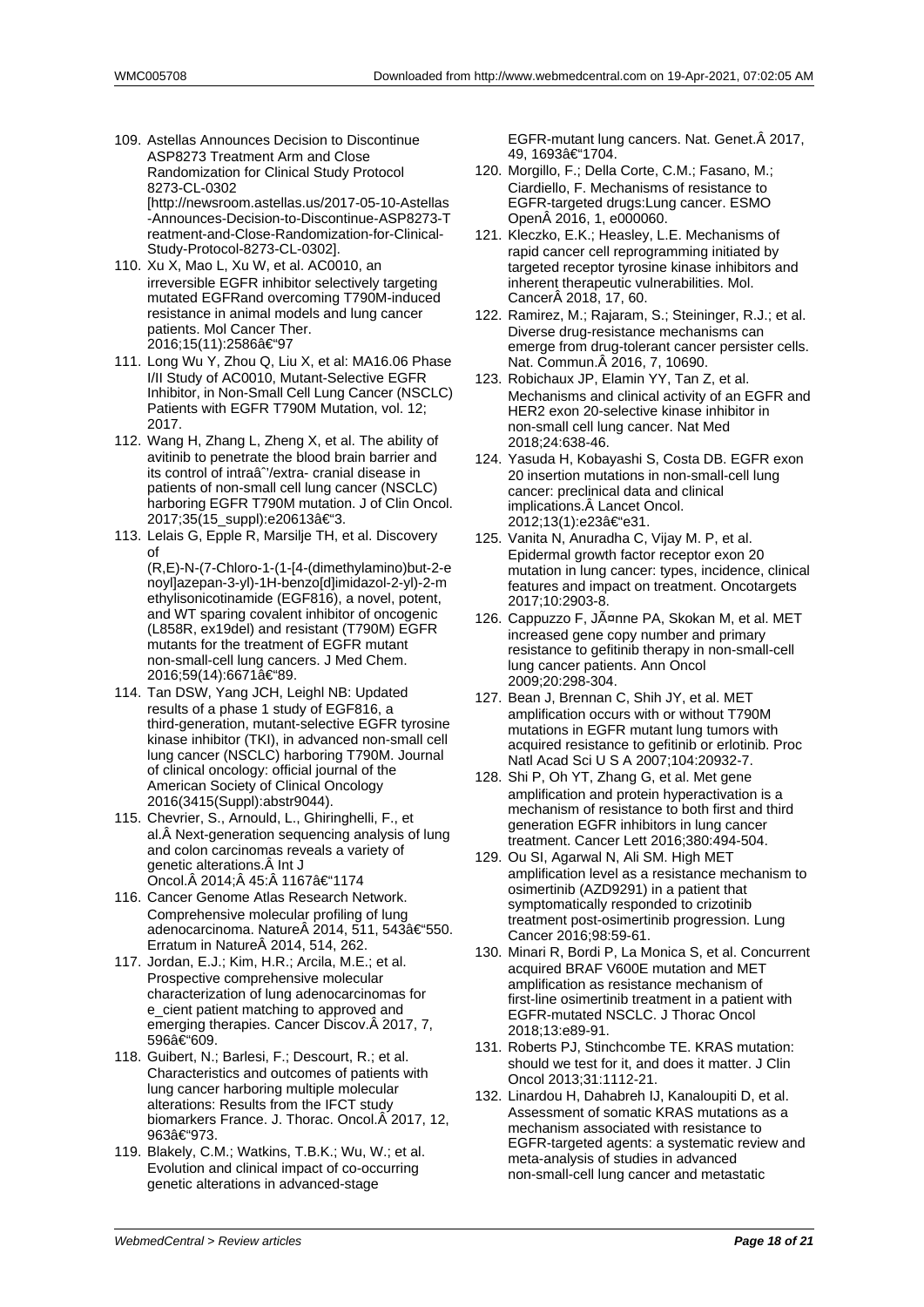colorectal cancer. Lancet Oncol 2008;9:962-72.

- 133. Eberlein CA, Stetson D, Markovets AA, et al. Acquired resistance to the mutant-selective EGFR inhibitor AZD9291 is associated with increased dependence on RAS signaling in preclinical models. Cancer Res 2015;75:2489-500.
- 134. Zhang Z, Lee JC, Lin L, et al. Activation of the AXL kinase causes resistance to EGFR-targeted therapy in lung cancer. NatGenet 2012;44:852-60.
- 135. Tian Y, Zhang Z, Miao L, et al. Â Anexelekto (AXL) increases resistance to EGFR-TKI and activation of AKT and ERK1/2 in non-small cell lung cancer cells. Oncol Res 2016;24:295-303.
- 136. Vazquez-Martin A, Cufà S, Oliveras-Ferraros C, et al. IGF-1R/epithelial-to-mesenchymal transition (EMT) crosstalk suppresses the erlotinib-sensitizing effect of EGFR exon 19 deletion mutations. Sci Rep 2013;3:2560.
- 137. Morgillo F, Woo JK, Kim ES, et al. Heterodimerization of insulin-like growth factor receptor/epidermal growth factor receptor and induction of survivin expression counteract the antitumor action of erlotinib. Cancer Res 2006;66:10100-11.
- 138. Morgillo F, Kim WY, Kim ES, et al. Implication of the insulin-like growth factor-IR pathway in the resistance of non-small cell lung cancer cells to treatment with gefitinib. Clin Cancer Res 2007;13:2795-803.
- 139. Lee Y, Wang Y, James M, et al. Inhibition of IGF1R signaling abrogates resistance to afatinib (BIBW2992) in EGFR T790M mutant lung cancer cells. Mol Carcinog 2016;55:991-1001.
- 140. Park JH, Choi YJ, Kim SY, et al. Activation of the IGF1R pathway potentially mediates acquired resistance to mutant-selective 3rd-generation EGF receptor tyrosine kinase inhibitors in advanced non-small cell lung cancer. Oncotarget 2016;7:22005-15.
- 141. Choi YJ, Rho JK, Jeon BS, et al. Combined inhibition of IGFR enhances the effectsof gefitinib in H1650: a lung cancer cell line with EGFR mutation and primary resistance to EGFR-TK inhibitors. Cancer ChemotherPharmacol 2010;66:381-8.
- 142. Hurbin A, Wislez M, Busser B, et al. Insulin-like growth factor-1 receptor inhibition overcomes gefitinib resistance in mucinous lung adenocarcinoma. J Pathol2011;225:8395.
- 143. Kono SA, Marshall ME, Ware KE, Heasley LE. The fibroblast growth factor receptor signaling pathway as a mediator of intrinsicresistance to EGFR-specific tyrosine kinase inhibitors in non-small cell lung cancer. Drug Resist Updat 2009;12:95-102.
- 144. Marek L, Ware KE, Fritzsche A, et al. Fibroblast growth factor ( FGF ) and FGF receptor-mediated autocrine signaling in non  $\hat{a}\in$ " small-cell lung cancer cells. Mol Pharmacol 2009;75:196-207.
- 145. Thomson S, Petti F, Sujka-Kwok I, et al. Kinase switching in mesenchymal-like non-small cell lung cancer lines contributes to EGFR inhibitor resistance through pathway redundancy. Clin

Exp Metastasis 2008;25:843-54.

- 146. Ware KE, Marshall ME, Heasley LR, et al. Rapidly acquired resistance to EGFR tyrosine kinase inhibitors in NSCLC cell lines through de-repression of FGFR2 and FGFR3 expression. PLoS One2010;5:e14117.
- 147. Terai H, Soeiima K, Yasuda H, et al. Activation of the FGF2-FGFR1 autocrine pathway: a novel mechanism of acquired resistance to gefitinib in NSCLC. MolCancer Res 2013;11:759-67.
- 148. Azuma K, Kawahara A, Sonoda K, et al. FGFR1activation is an escape mechanism in human lung cancer cells resistant to afatinib, a pan-EGFR family kinase inhibitor. Oncotarget2014;5:5908-19.
- 149. Ludovini V, Bianconi F, Pistola L, et al. Phosphoinositide-3-kinase catalytic alpha and KRAS mutations are important predictors ofresistance to therapy with epidermal growth factor receptor tyrosine kinase inhibitors in patients with advanced non-small cell lung cancer. J Thorac Oncol 2011;6:707-15.
- 150. VanderLaan PA, Rangachari D, Mockus SM, et al. Mutations in TP53, PIK3CA, PTEN and other genes in EGFR mutated lung cancers: correlation with clinical outcomes. Lung Cancer 2017;106:17-21.
- 151. MartÃn Martorell P, Huerta M, Compañ Quilis A, et al. Coexistence of EGFR, KRAS, BRAF, and PIK3CA mutations and ALK rearrangement in a comprehensive cohort of 326 consecutive Spanish nonsquamous NSCLC patients. Clin Lung Cancer 2017;18:e395-402.
- 152. Leonetti A, Facchinetti F, Rossi G, et al. BRAF in non-small cell lung cancer (NSCLC):pickaxing another brick in the wall. Cancer Treat Rev 2018;66:82-94.
- 153. Marchetti A, Felicioni L, Malatesta S, et al. Clinical features and outcome of patients with non-small-cell lung cancer harboring BRAF mutations. J Clin Oncol 2011;29:3574-9.
- 154. Ho CC, Liao WY, Lin CA, et al. Acquired BRAF V600E mutation as resistant mechanism after treatment with osimertinib. J Thorac Oncol 2017;12:567-72.
- 155. Yamamoto C, Basaki Y, Kawahara A, et al. Loss of PTEN expression by blocking nuclear translocation of EGR1 in gefitinib-resistant lung cancer cells harboring epidermal growth factor receptor-activating mutations. Cancer Res 2010;70:8715-25.
- 156. Sos ML, Koker M, Weir BA, et al. PTEN loss contributes to erlotinib resistance in EGFR-mutant lung cancer by activation of Akt and EGFR. Cancer Res 2009;69:3256-61.
- 157. Sos ML, Koker M, Weir BA, et al. PTEN losscontributes to erlotinib resistance in EGFR-mutant lung cancer by activation of Akt and EGFR. Cancer Res 2009;69:3256-61.
- 158. Canale M, Petracci E, Delmonte A, et al. Impact of TP53 mutations on outcome in EGFR -mutated patients treated with first-line tyrosine kinase inhibitors. Clin Cancer Res 2017;23:2195-202.
- 159. Labbé C, Cabanero M, Korpanty GJ, et al. Prognostic and predictive effects of TP53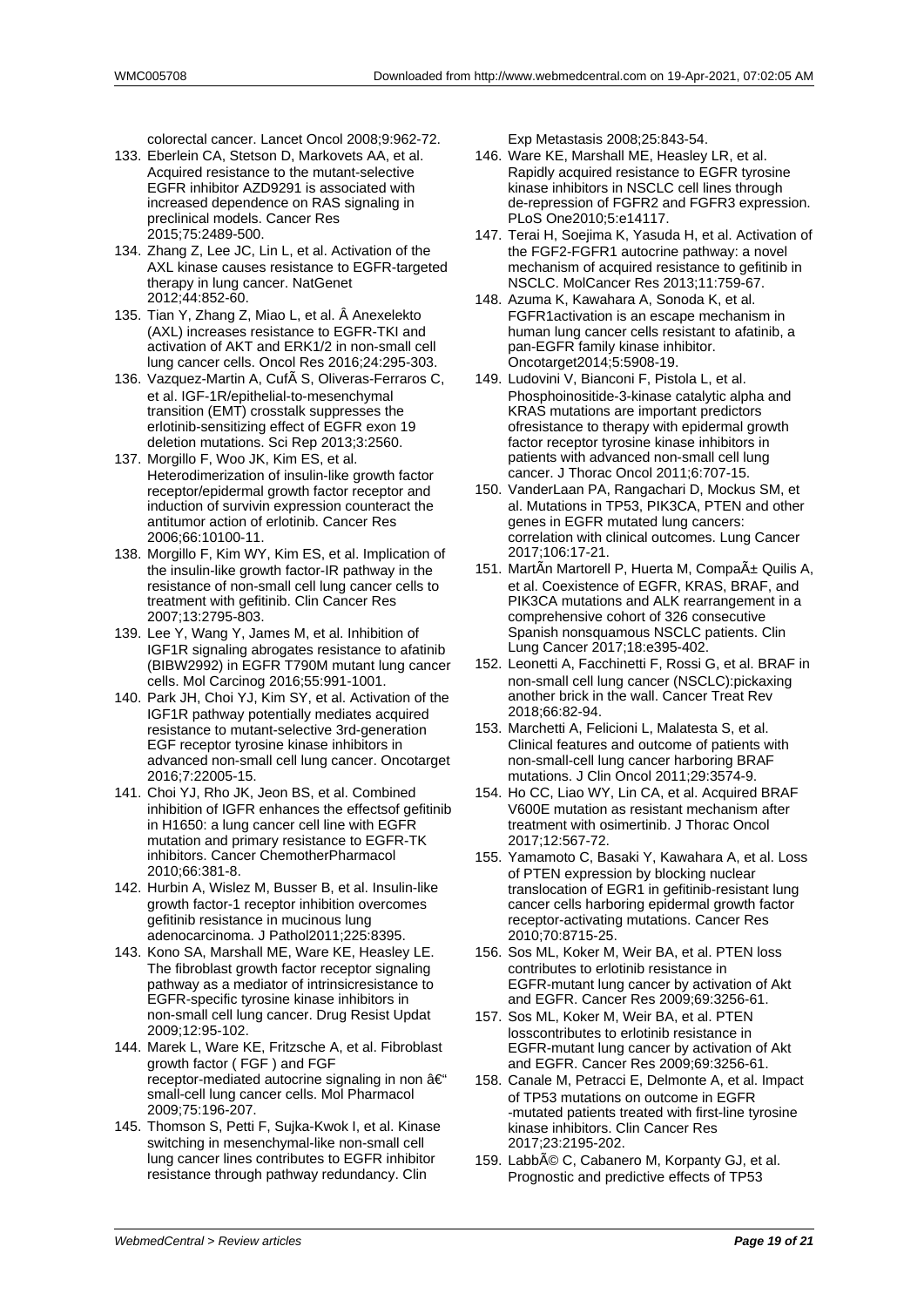co-mutation in patients withEGFR-mutated non-small cell lung cancer (NSCLC). Lung Cancer 2017;111:23-9.

- 160. Shepherd FA, Lacas B, Le Teuff G, et al. LACE-Bio Collaborative Group. Pooled analysis of the prognostic and predictive effects of TP53 comutation status combined with KRAS or EGFR mutation in early-stage resected nonâ€"small-cell lung cancer in four trials of adjuvant chemotherapy. J Clin Oncol 2017;35:2018-27.
- 161. You B, Yang YL, Xu Z, et al. Inhibition of ERK1/2 down-regulates the hippo/YAP signaling pathway in human NSCLC cells. Oncotarget 2015;6:4357-68.
- 162. McGowan M, Kleinberg L, Halvorsen AR, et al. NSCLC depend upon YAP expression and nuclear localization after acquiring resistance to EGFR inhibitors. Genes Cancer 2017;8:497-504.
- 163. Hsu PC, You B, Yang YL, et al. YAP promotes erlotinib resistance in human non-small cell lung cancer cells. Oncotarget 2016;7:51922-33.
- 164. Ghiso E, Migliore C, Ciciriello V, et al. YAP-dependent AXLoverexpression mediates resistance to EGFR inhibitors in NSCLC. Neoplasia 2017;19:1012
- 165. Ercan D, Choi HG, Yun CH, et al. EGFR mutations and resistance to irreversible pyrimidine-based EGFR inhibitors. Clinical cancer research: an official journal of the American Association for Cancer Research. 2015;21(17):3913–23
- 166. Ortiz-Cuaran, S. et al. Heterogeneous mechanisms of primary and acquired resistance to third-generation EGFR inhibitors. Clin. Cancer Res. 22,4837–4847 (2016).
- 167. Thress, K. S. et al. Acquired EGFR C797S mutation mediates resistance to AZD9291 in non-small cell lung cancer harboring EGFR T790M. Nat. Med. 21, 560†562 (2015).
- 168. Ercan D, Choi HG, Yun CH, Capelletti M, et al. EGFR mutations and resistance to irreversible pyrimidine-based EGFR inhibitors. Â Clinical cancer research: an official journal of the American Association for Cancer Research. 2015;21(17):3913–3923. doi: 10.1158/1078-0432.CCR-14-2789.
- 169. Oxnard GR, Thress K, Paweletz C, et al. ORAL17.07 Mechanisms of Acquired Resistance to AZD9291 in EGFR T790M Positive Lung Cancer. J of Thoracic Oncol 2015(10(9 Suppl.2); ORAL 17.07).
- 170. Thress KS, Paweletz CP, Felip E, et al. Acquired EGFR C797S mutation mediates resistance to AZD9291 in non-small cell lung cancer harboring EGFR T790M. Nat Med. 2015:21(6):560–562. doi: 10.1038/nm.3854.
- 171. Song HN, Jung KS, Yoo KH, et al. Acquired C797S mutation upon treatment with a T790Mspecificthird-generation EGFR inhibitor (HM61713) in non-small cell lung cancer. Journal of thoracic oncology: official publication of the International Association for the Study of Lung Cancer. 2016;11(4):e45â€"7.
- 172. Chabon JJ, Simmons AD, Lovejoy AF, et al. Circulating tumour DNAprofiling reveals

heterogeneity of EGFR inhibitor resistance mechanisms in lung cancer patients. Nat Commun. 2016;7:11815.

- 173. Tan DS-W, Kim D-W, Leighl NB, et al. Genomic profiling of resistant tumor samples following progression on EGF816, a third generation, mutant-selective EGFR tyrosine kinase inhibitor (TKI), in advanced non-small cell lung cancer (NSCLC). J of Clin Oncol. 2017;35(15\_suppl):11506–6.
- 174. Fassunke J et al Overcoming EGFRG724S-mediated osimertinib resistance through unique binding characteristics of second-generation EGFR inhibitors. Nature communication 2018; 9:4655
- 175. Planken S, Behenna DC, Nair SK, et al. Discovery of N-((3R,4R)-4-Fluoro-1-(6-((3-methoxy-1-methyl-1 H-pyrazol-4-yl)amino)-9-methyl-9H-purin-2-yl)pyr rolidine-3-yl)acrylamide (PF-06747775)through structure-based drug design: a high affinity irreversible inhibitor targeting oncogenic EGFR mutants with
- 176. Niederst MJ, Hu H, Mulvey HE, et al. The allelic context of the C797S mutationacquired upon treatment with third-generation EGFR inhibitors impactssensitivity to subsequent treatment strategies. Clinical cancer research: anofficial journal of the American Association for Cancer Research. 2015;21(17):3924–33.
- 177. Niederst MJ, Hu H, Mulvey HE, et al. The allelic context of the C797S mutation acquired upon treatment with third-generation EGFR inhibitors impacts sensitivity to subsequent treat-ment strategies. Clin Cancer Res (2015) 21:3924â€"33. doi:10.1158/1078-0432. CCR-15-0560
- 178. Ballard P, Yates JWT, Yang Z, et al. Preclinical comparison of osimertinib with other EGFR-TKIs in EGFR- mutant NSCLC brain metastases models, and early evidence of clinical brain metastases activity. Clin Cancer Res (2016) 22:5130–40. doi:10.1158/1078-0432.CCR-16-0399
- 179. Stahel R, Dafni U, Gautschi O, et al. A phase II trial of erlotinib (E) and bevacizumab (B) in patients with advanced non-small-cell lung cancer (NSCLC) with activating epidermal growth factor receptor (EGFR) mutations with and without T790M muta-tion. The Spanish Lung Cancer Group (SLCG) and the European Thoracic Oncology Platform (ETOP) BELIEF trial. Eur J Cancer (2015) 51(Suppl 3): S711–12. doi:10.1016/S0959-8049(15)30068-X
- 180. Hata AN, Niederst MJ, Archibald HL, et al. Tumor cells can follow distinct evolutionary paths to become resistant to epidermal growth factor receptor inhibition. A Nat MedA (2016) 22:262–9. doi:10.1038/nm.4040 69.

## Acknowledgements

To Drs TRG and EEG for their support